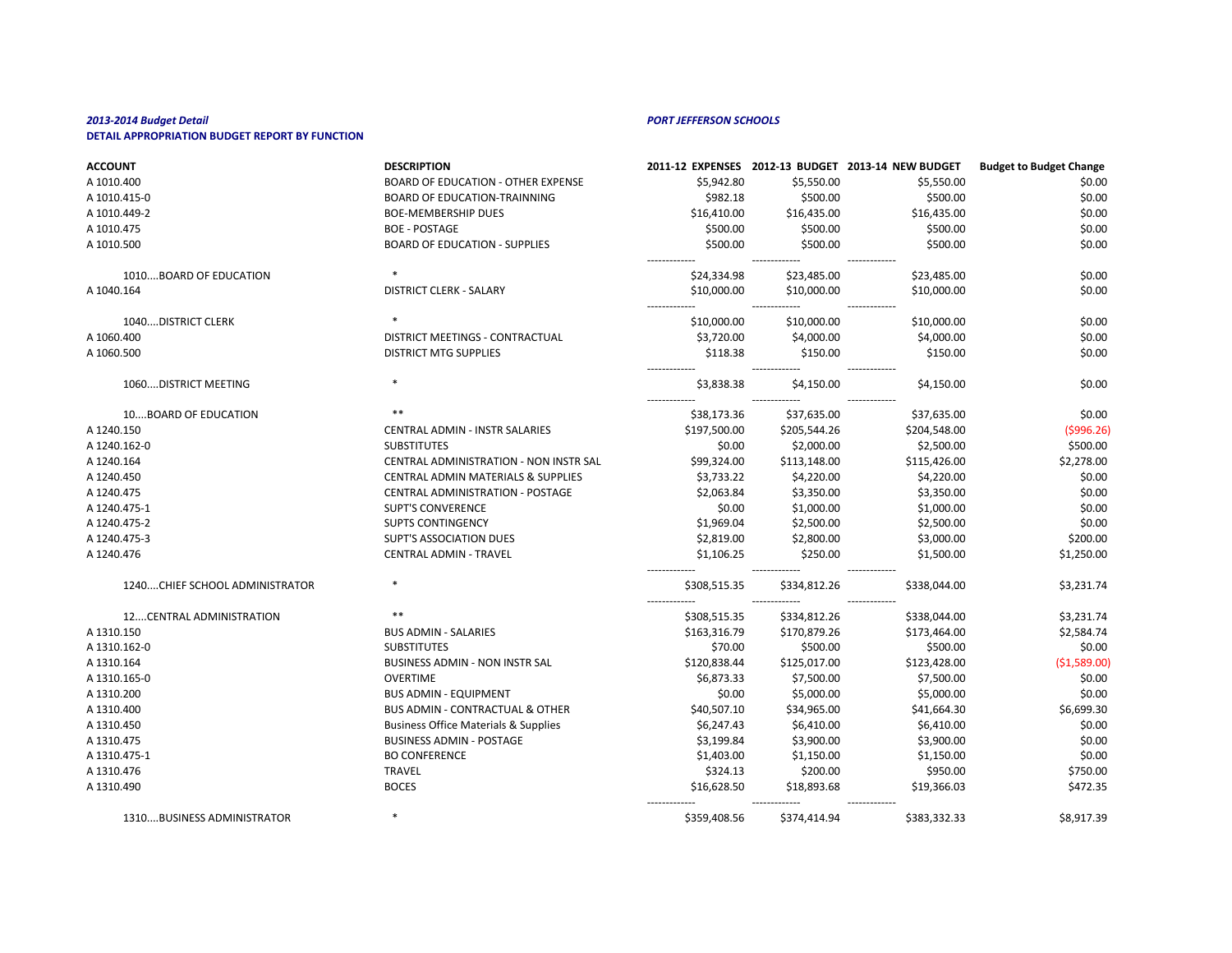# *2013-2014 Budget Detail PORT JEFFERSON SCHOOLS*

# **DETAIL APPROPRIATION BUDGET REPORT BY FUNCTION**

| <b>ACCOUNT</b>               | <b>DESCRIPTION</b>                     |                               |                              | 2011-12 EXPENSES 2012-13 BUDGET 2013-14 NEW BUDGET | <b>Budget to Budget Change</b> |
|------------------------------|----------------------------------------|-------------------------------|------------------------------|----------------------------------------------------|--------------------------------|
| A 1320.410                   | <b>INTERNAL AUDIT FUNCTION</b>         | \$29,100.00                   | \$32,100.00                  | \$32,742.00                                        | \$642.00                       |
| A 1320.440                   | <b>INDEPENDENT AUDITOR</b>             | \$66,900.00                   | \$54,100.00                  | \$54,842.00                                        | \$742.00                       |
| 1320AUDITING                 | $\ast$                                 | \$96,000.00                   | \$86,200.00                  | \$87,584.00                                        | \$1,384.00                     |
| A 1325.164                   | DISTRICT TREASURER - NON INSTR SAL     | \$73,955.94                   | \$78,831.00                  | \$80,302.00                                        | \$1,471.00                     |
| 1325TREASURER                |                                        | \$73,955.94                   | \$78,831.00                  | \$80,302.00                                        | \$1,471.00                     |
| A 1380.400                   | CONTRACTUAL                            | \$11,425.00<br>------------   | \$11,600.00                  | \$11,832.00<br>-------------                       | \$232.00                       |
| 1380FISCAL AGENT FEES        | ∗                                      | \$11,425.00                   | \$11,600.00                  | \$11,832.00                                        | \$232.00                       |
| 13FINANCE                    | $***$                                  | \$540,789.50                  | \$551,045.94                 | \$563,050.33                                       | \$12,004.39                    |
| A 1420.400                   | LEGAL - CONTRACTUAL & OTHER            | \$59,640.88                   | \$50,000.00                  | \$81,000.00                                        | \$31,000.00                    |
| A 1420.410                   | <b>LEGAL - RETAINER</b>                | \$26,200.00                   | \$24,000.00                  | \$24,000.00                                        | \$0.00                         |
| A 1420.449                   | <b>LEGAL ADS - BIDS</b>                | \$6,295.99                    | \$6,500.00                   | \$6,630.00                                         | \$130.00                       |
| 1420LEGAL FEES               |                                        | \$92,136.87                   | \$80,500.00                  | \$111,630.00                                       | \$31,130.00                    |
| A 1430.150                   | PERSONNEL-NON INSTRUC SALARIES         | \$21,850.00                   | \$0.00                       | \$0.00                                             | \$0.00                         |
| A 1430.164                   | PERSONNEL - NON INSTRUCTIONAL          | \$39,497.17                   | \$43,151.00                  | \$43,715.00                                        | \$564.00                       |
| A 1430.400                   | NEGOTIATION - CONTRACTUAL & OTHER      | \$26,260.50                   | \$30,000.00                  | \$30,600.00                                        | \$600.00                       |
| A 1430.490                   | PERSONNEL- BOCES                       | \$12,079.50                   | \$12,373.44                  | \$27,682.78                                        | \$15,309.34                    |
| A 1430.500                   | PERSONEL - SUPPLIES                    | \$268.52                      | \$500.00                     | \$500.00                                           | \$0.00                         |
| 1430PERSONNEL                |                                        | \$99,955.69                   | \$86,024.44                  | \$102,497.78                                       | \$16,473.34                    |
| A 1440.449                   | <b>LEGAL ADS AND NOTICES</b>           | \$0.00                        | \$10,000.00                  | \$10,200.00                                        | \$200.00                       |
| 1440LEGAL ADS                |                                        | \$0.00                        | \$10,000.00                  | \$10,200.00                                        | \$200.00                       |
| A 1480.400                   | COMMUNITY INFORMATION - CONTRACTU      | \$7,172.00                    | \$8,000.00                   | \$8,160.00                                         | \$160.00                       |
| A 1480.475                   | <b>COMMUNITY INFORMATION - POSTAGE</b> | \$361.68                      | \$1,700.00                   | \$1,700.00                                         | \$0.00                         |
| A 1480.490                   | COMMUNITY INFO - BOCES(609)            | \$26,939.00                   | \$35,000.00                  | \$40,875.00                                        | \$5,875.00                     |
| 1480 PUBLIC INFO AND SERVICE | ∗                                      | -------------<br>\$34,472.68  | -------------<br>\$44,700.00 | -------------<br>\$50,735.00                       | \$6,035.00                     |
| 14STAFF                      | $***$                                  | -------------<br>\$226,565.24 | -----<br>\$221,224.44        | -------------<br>\$275,062.78                      | \$53,838.34                    |
| A 1620.160                   | <b>CUST, GROUNDS &amp; MAINT</b>       | \$445,162.45                  | \$468,343.00                 | \$446,794.00                                       | ( \$21,549.00]                 |
| A 1620.161                   | <b>CUSTODIAL SUPERVISORS</b>           | \$325,649.03                  | \$337,229.00                 | \$348,081.00                                       | \$10,852.00                    |
| A 1620.165-0                 | <b>DISTRICT OVERTIME</b>               | \$0.00                        | \$3,525.00                   | \$3,525.00                                         | \$0.00                         |
| A 1620.165-1                 | <b>OVERTIME ELEM</b>                   | \$20,173.90                   | \$11,250.00                  | \$21,250.00                                        | \$10,000.00                    |
| A 1620.165-7                 | <b>OVERTIME HS</b>                     | \$33,562.97                   | \$15,000.00                  | \$35,000.00                                        | \$20,000.00                    |
| A 1620.200                   | <b>CUSTODIAL - EQUIPMENT</b>           | \$0.00                        | \$84,745.00                  | \$84,745.00                                        | \$0.00                         |
| A 1620.200-8                 | EQUIPMENT - FURN. REPLCMNT             | \$0.00                        | \$20,000.00                  | \$20,000.00                                        | \$0.00                         |
| A 1620.400                   | OPER & MAINT - CONTRACTUAL             | \$391,941.28                  | \$71,250.00                  | \$91,250.00                                        | \$20,000.00                    |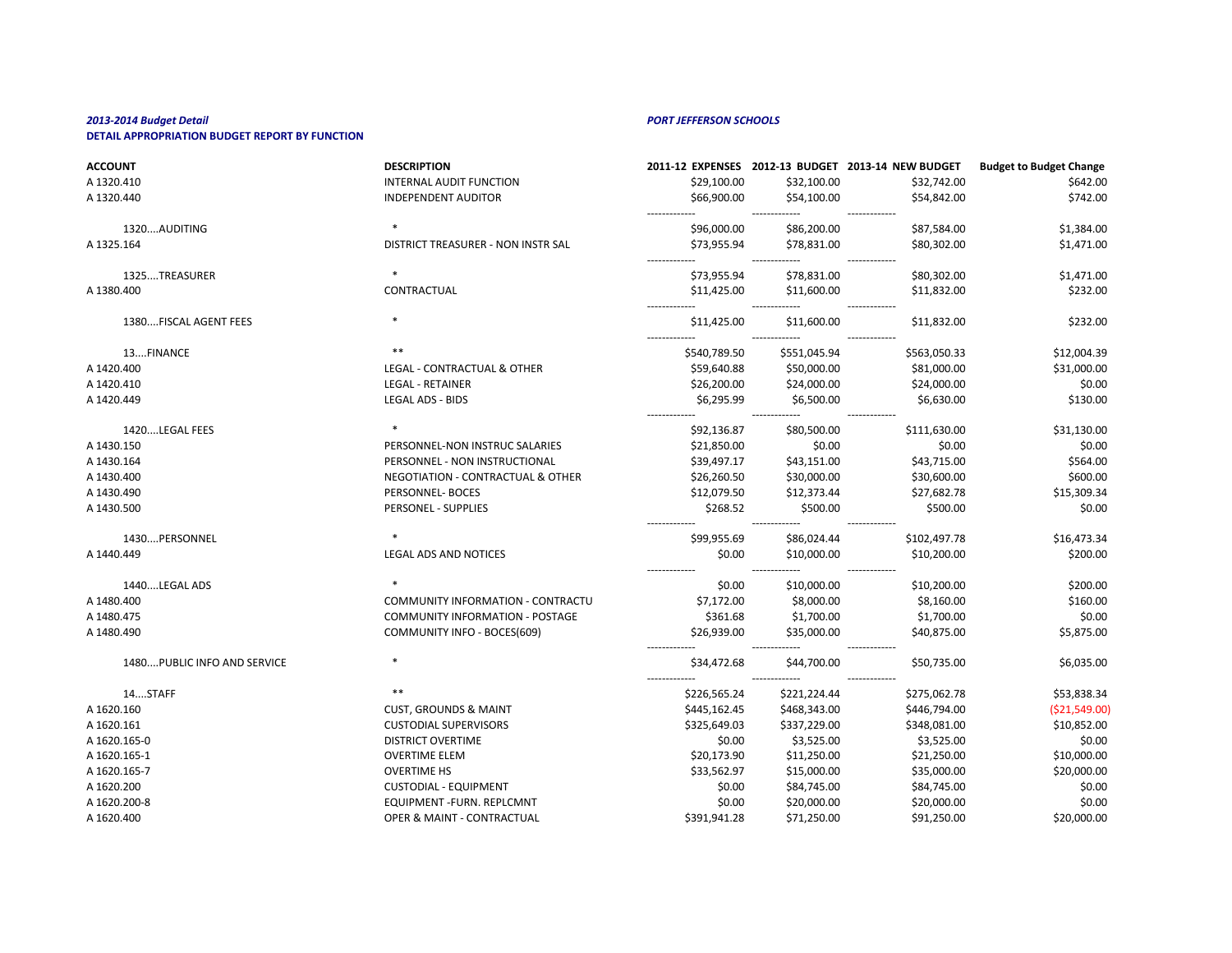| <b>ACCOUNT</b>                   | <b>DESCRIPTION</b>                      |                             |                       | 2011-12 EXPENSES 2012-13 BUDGET 2013-14 NEW BUDGET | <b>Budget to Budget Change</b> |
|----------------------------------|-----------------------------------------|-----------------------------|-----------------------|----------------------------------------------------|--------------------------------|
| A 1620.409                       | <b>JUNIOR HIGH REPAIRS</b>              | \$5,750.00                  | \$10,000.00           | \$10,000.00                                        | \$0.00                         |
| A 1620.411                       | <b>FUEL OIL</b>                         | \$28,506.23                 | \$51,500.00           | \$53,045.00                                        | \$1,545.00                     |
| A 1620.412                       | <b>ELECTRIC</b>                         | \$291,433.89                | \$309,000.00          | \$318,270.00                                       | \$9,270.00                     |
| A 1620.412-5                     | <b>GASOLINE</b>                         | \$11,545.07                 | \$18,540.00           | \$19,100.00                                        | \$560.00                       |
| A 1620.413                       | GAS                                     | \$102,057.82                | \$139,050.00          | \$143,220.00                                       | \$4,170.00                     |
| A 1620.414                       | <b>WATER</b>                            | \$28,898.40                 | \$24,720.00           | \$25,000.00                                        | \$280.00                       |
| A 1620.415                       | <b>TELEPHONE</b>                        | \$7,405.77                  | \$7,300.00            | \$7,500.00                                         | \$200.00                       |
| A 1620.422                       | <b>EXTERMINATION &amp; TOXIC WASTE</b>  | \$7,178.46                  | \$11,500.00           | \$11,500.00                                        | \$0.00                         |
| A 1620.429                       | <b>OPERATIONS - CARTAGE</b>             | \$16,207.30                 | \$22,660.00           | \$22,660.00                                        | \$0.00                         |
| A 1620.430                       | <b>ENERGY PERFORMANCE CONTRACT</b>      | \$78,000.00                 | \$70,200.00           | \$26,000.00                                        | (544, 200.00)                  |
| A 1620.490                       | BOCES-PHONE/HEALTH/SAFETY               | \$56,191.44                 | \$41,400.00           | \$52,435.00                                        | \$11,035.00                    |
| A 1620.500                       | <b>CUSTODIAL - SUPPLIES</b>             | \$50,621.77                 | \$59,000.00           | \$59,000.00                                        | \$0.00                         |
| A 1620.500-1                     | <b>POOL SUPPLIES</b>                    | \$1,406.55                  | \$5,050.00            | \$5,050.00                                         | \$0.00                         |
| A 1620.560                       | <b>Custodial Uniforms</b>               | \$8,263.77                  | \$10,150.00           | \$10,150.00                                        | \$0.00                         |
| 1620 OPERATION MAINT/PLANT       |                                         | \$1,909,956.10              | \$1,791,412.00        | \$1,813,575.00                                     | \$22,163.00                    |
| A 1621.150                       | MAINTENANCE - SUPERVISOR SALARY         | \$110,343.50                | \$116,570.00          | \$107,639.00                                       | ( \$8,931.00)                  |
| A 1621.160                       | <b>MAINTENANCE - CUST &amp; GROUNDS</b> | \$92,901.78                 | \$126,898.00          | \$174,913.00                                       | \$48,015.00                    |
| A 1621.160-8                     | <b>SUMMER TEMP HELP</b>                 | \$4,065.00                  | \$0.00                | \$12,000.00                                        | \$12,000.00                    |
| A 1621.161                       | MAINT - CUSTODIAL SUPERVISORS           | \$238,470.12                | \$229,640.00          | \$237,732.00                                       | \$8,092.00                     |
| A 1621.162-0                     | <b>SUBSTITUTES</b>                      | \$24,836.00                 | \$0.00                | \$0.00                                             | \$0.00                         |
| A 1621.165-0                     | <b>OVERTIME</b>                         | \$18,999.14                 | \$34,875.00           | \$34,875.00                                        | \$0.00                         |
| A 1621.165-8                     | <b>EMERGENCY OT SNOW</b>                | \$1,766.37                  | \$16,000.00           | \$16,000.00                                        | \$0.00                         |
| A 1621.400                       | MAINT - CONTRACT, ANNUAL & P.M.         | \$214,469.36                | \$220,000.00          | \$240,000.00                                       | \$20,000.00                    |
| A 1621.401-0                     | <b>ASBESTOS ABATEMENT</b>               | \$9,995.00                  | \$10,000.00           | \$10,000.00                                        | \$0.00                         |
| A 1621.479                       | MAINTENANCE - TRAINING                  | \$3,338.07                  | \$5,500.00            | \$5,500.00                                         | \$0.00                         |
| A 1621.500                       | PREV MAINT - SUPPLIES                   | \$89,891.91                 | \$105,000.00          | \$105,000.00                                       | \$0.00                         |
| 1621MAINTENANCE OF PLANT         |                                         | \$809,076.25                | \$864,483.00          | ------------<br>\$943,659.00                       | \$79,176.00                    |
| A 1670.425                       | <b>COPIERS - DISTRICT WIDE</b>          | \$64,943.57                 | \$59,561.00           | \$69,561.00                                        | \$10,000.00                    |
| 1670CENTRAL PRINTING AND MAILING |                                         | \$64,943.57                 | \$59,561.00           | \$69,561.00                                        | \$10,000.00                    |
| A 1680.490                       | <b>BOCES-- COPIER LEASE</b>             | \$45,905.85<br>------------ | \$40,583.00           | \$51,597.58<br>-------------                       | \$11,014.58                    |
| 1680DATA PROCESSING DISTRICT     |                                         | \$45,905.85                 | ------<br>\$40,583.00 | \$51,597.58                                        | \$11,014.58                    |
| A 1681.161                       | SYSTEMS ANAYLST/MICRO REPAIR TECH SAL   | \$85,476.00                 | \$91,542.00           | \$94,410.00                                        | \$2,868.00                     |
| A 1681.165-8                     | <b>OVERTIME</b>                         | \$6,677.36                  | \$11,250.00           | \$11,250.00                                        | \$0.00                         |
| A 1681.166                       | PART TIME CENTRAL DATA                  | \$15,081.00                 | \$10,000.00           | \$16,640.00                                        | \$6,640.00                     |
| A 1681.200                       | <b>CENTRAL DATA PROC - EQUIPMENT</b>    | \$36,256.79                 | \$0.00                | \$0.00                                             | \$0.00                         |
| A 1681.400-0                     | CONTRACTUAL                             | \$18,413.91                 | \$18,450.00           | \$18,450.00                                        | \$0.00                         |
| A 1681.500-0                     | <b>SUPPLIES</b>                         | \$14,770.64                 | \$9,430.00            | \$9,430.00                                         | \$0.00                         |
|                                  |                                         |                             |                       |                                                    |                                |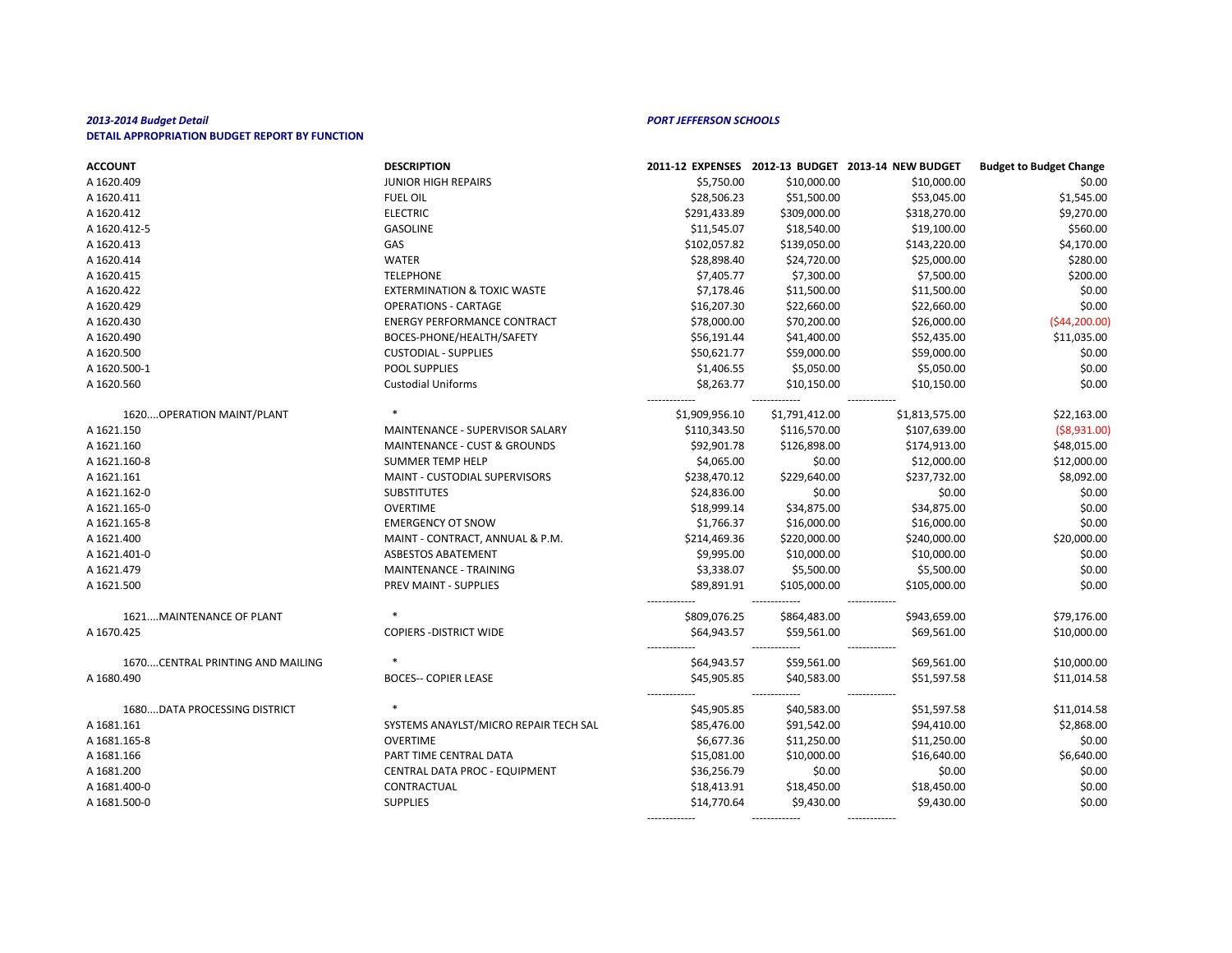| <b>ACCOUNT</b>                     | <b>DESCRIPTION</b>                     |                               |                | 2011-12 EXPENSES 2012-13 BUDGET 2013-14 NEW BUDGET | <b>Budget to Budget Change</b> |
|------------------------------------|----------------------------------------|-------------------------------|----------------|----------------------------------------------------|--------------------------------|
| 1681                               |                                        | \$176,675.70                  | \$140,672.00   | \$150,180.00                                       | \$9,508.00                     |
| <b>16CENTRAL SERVICES</b>          |                                        | \$3,006,557.47                | \$2,896,711.00 | -------------<br>\$3,028,572.58                    | \$131,861.58                   |
| A 1910.400                         | <b>GENERAL LIABILITY INSURANCE</b>     | \$172,241.92                  | \$174,779.27   | \$186,018.23                                       | \$11,238.96                    |
| A 1910.410                         | SCHOOL BOARD LIABILITY INSURANCE       | \$12,676.00                   | \$13,056.28    | \$13,709.09                                        | \$652.81                       |
| A 1910.420                         | AUTOMOBILE LIABILITY INSURANCE         | \$7,243.00                    | \$7,388.19     | \$8,757.60                                         | \$1,369.41                     |
| A 1910.430                         | PUPIL ACCIDENT INSURANCE               | \$15,798.99                   | \$15,776.51    | \$16,565.34                                        | \$788.83                       |
| A 1910.440                         | <b>BOILER LIABILITY INSURANCE</b>      | \$4,425.00                    | \$4,557.75     | \$4,785.64                                         | \$227.89                       |
| A 1910.460                         | <b>INDEPENDENT APPRAISAL</b>           | \$0.00                        | \$1,000.00     | \$1,000.00                                         | \$0.00                         |
| 1910UNALLOCATED INSURANCE          |                                        | -------------<br>\$212,384.91 | \$216,558.00   | -------------<br>\$230,835.90                      | \$14,277.90                    |
| A 1920.400                         | MUNICIPAL ASSOCIATION DUES             | \$0.00                        | \$200.00       | \$200.00                                           | \$0.00                         |
| 1920SCHOOL ASSOCIATION DUES        |                                        | . <b>.</b><br>\$0.00          | \$200.00       | \$200.00                                           | \$0.00                         |
| A 1930.400                         | <b>JUDGMENTS &amp; CLAIMS</b>          | \$0.00                        | \$15,000.00    | \$15,000.00                                        | \$0.00                         |
| 1930JUDGMENTS & CLAIMS             |                                        | \$0.00                        | \$15,000.00    | \$15,000.00                                        | \$0.00                         |
| A 1950.400                         | SEWER DISTRICT SERVICES & LEVIES       | \$6,639.96                    | \$7,500.00     | \$7,500.00                                         | \$0.00                         |
| 1950ASSESSMENTS ON SCHOOL PROPERTY | $\ast$                                 | \$6,639.96                    | \$7,500.00     | \$7,500.00                                         | \$0.00                         |
| A 1980.4                           | PAYMENT OF MTA PAYROLL TAX             | \$2,523.43                    | \$0.00         | \$0.00                                             | \$0.00                         |
| A 1980.8                           | PAYMENT OF MTA PAYROLL TAX             | \$35,940.80                   | \$0.00         | \$0.00                                             | \$0.00                         |
| 1980                               |                                        | \$38,464.23                   | \$0.00         | \$0.00                                             | \$0.00                         |
| A 1981.490                         | <b>BOCES - ADMIN. EXPENSE</b>          | \$136,223.00                  | \$144,047.58   | \$147,648.77                                       | \$3,601.19                     |
| 1981ADMIN CHARGE-BOCES             |                                        | \$136,223.00                  | \$144,047.58   | ------------<br>\$147,648.77                       | \$3,601.19                     |
| 19GENERAL SUPPORT                  | **                                     | \$393,712.10                  | \$383,305.58   | ------------<br>\$401,184.67                       | \$17,879.09                    |
| 1GENERAL SUPPORT                   | ***                                    | \$4,514,313.02                | \$4,424,734.22 | \$4,643,549.36                                     | \$218,815.14                   |
| A 2010.140                         | TEACHER-SUBSTITUTES FOR CONFERENCES    | \$43,449.80                   | \$20,000.00    | \$20,000.00                                        | \$0.00                         |
| A 2010.150                         | <b>CURRICULUM DEVEL-INSTR SALARIES</b> | \$116,323.40                  | \$24,000.00    | \$170,741.00                                       | \$146,741.00                   |
| A 2010.164                         | <b>CURRICULUM-NON INSTR</b>            | \$49,366.00                   | \$52,417.00    | \$53,133.00                                        | \$716.00                       |
| A 2010.165                         | <b>OVERTIME</b>                        | \$1,987.88                    | \$2,250.00     | \$2,250.00                                         | \$0.00                         |
| A 2010.170                         | <b>CURRICULUM-CONFERENCE SAL</b>       | \$1,637.19                    | \$15,000.00    | \$15,000.00                                        | \$0.00                         |
| A 2010.171                         | <b>MENTORING</b>                       | \$10,459.29                   | \$7,500.00     | \$7,500.00                                         | \$0.00                         |
| A 2010.400                         | OTHER EXPENSE - DISTRICT               | \$519.79                      | \$4,500.00     | \$4,500.00                                         | \$0.00                         |
| A 2010.401                         | CURR.DVLPMNT-CONFERENCE DAY REIM.      | \$0.00                        | \$5,500.00     | \$5,500.00                                         | \$0.00                         |
| A 2010.420                         | SUPERINTENDENT'S DAY CONFERENCES       | \$2,725.02                    | \$5,000.00     | \$5,000.00                                         | \$0.00                         |
| A 2010.425-3                       | <b>PHOTOCOPIER</b>                     | \$0.00                        | \$40,000.00    | \$0.00                                             | ( \$40,000.00]                 |
| A 2010.430                         | STAFF DEVELOPMENT                      | \$14,048.46                   | \$0.00         | \$40,000.00                                        | \$40,000.00                    |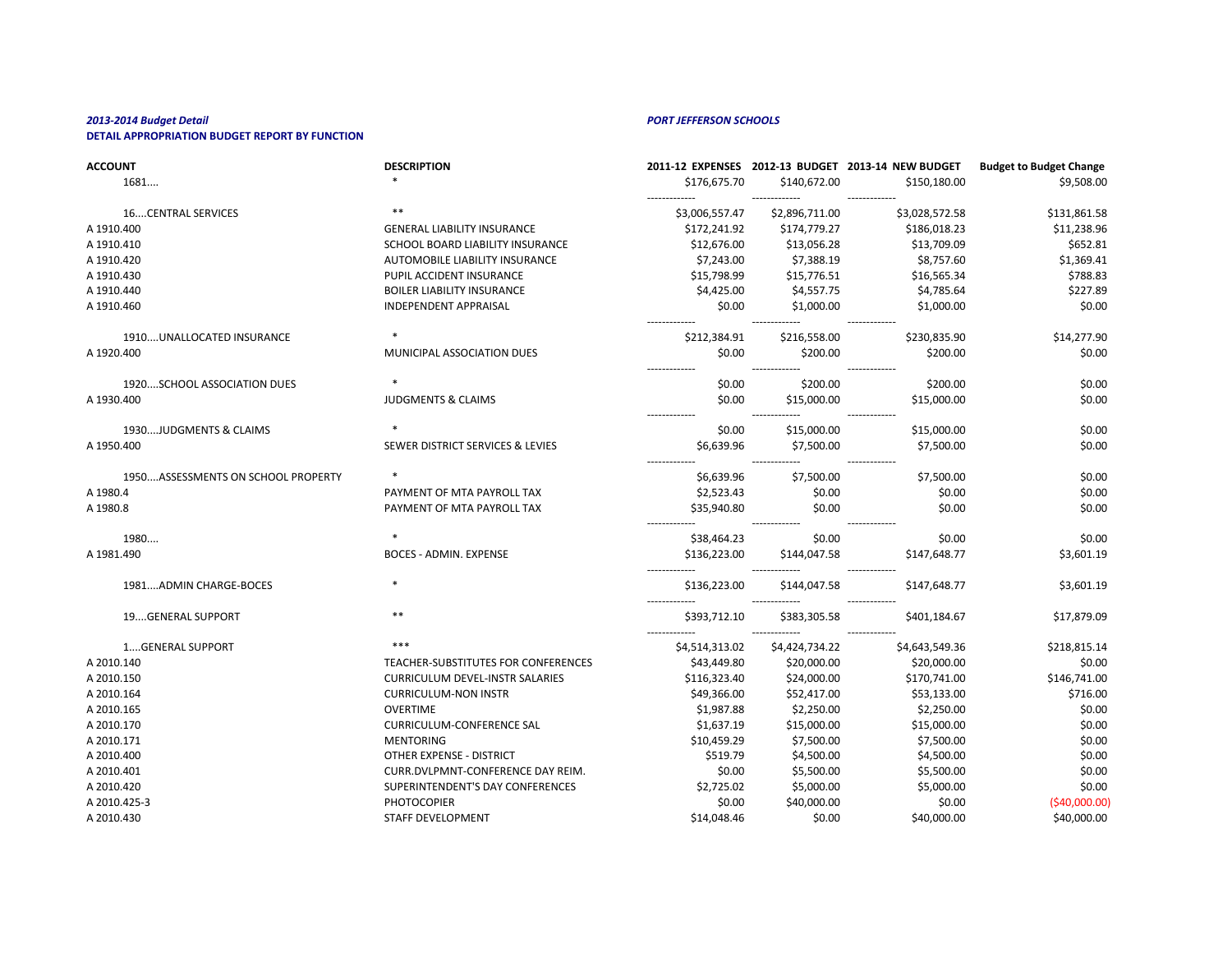| <b>ACCOUNT</b>                    | <b>DESCRIPTION</b>                           |                |                | 2011-12 EXPENSES 2012-13 BUDGET 2013-14 NEW BUDGET | <b>Budget to Budget Change</b> |
|-----------------------------------|----------------------------------------------|----------------|----------------|----------------------------------------------------|--------------------------------|
| A 2010.440                        | <b>CURRICULUM DVLPMNT</b>                    | \$125.00       | \$500.00       | \$500.00                                           | \$0.00                         |
| A 2010.490                        | <b>BOCES</b>                                 | \$61,358.35    | \$102,961.93   | \$108,535.99                                       | \$5,574.06                     |
| A 2010.500                        | <b>SUPPLIES - DISTRICT</b>                   | \$1,125.00     | \$2,250.00     | \$2,250.00                                         | \$0.00                         |
| 2010CURR. DEV./SUPERVISION        |                                              | \$303,125.18   | \$281,878.93   | \$434,909.99                                       | \$153,031.06                   |
| A 2020.150                        | SUPERVISION - INSTRUCTIONAL SALARIES         | \$536,560.16   | \$849,180.00   | \$723,877.00                                       | (\$125,303.00)                 |
| A 2020.162-0                      | <b>SUBSTITUTES</b>                           | \$3,663.30     | \$6,500.00     | \$6,500.00                                         | \$0.00                         |
| A 2020.164                        | SUPERVISION - NON INSTRUCT SAL               | \$373,550.13   | \$388,069.00   | \$393,296.00                                       | \$5,227.00                     |
| A 2020.165-8                      | <b>OVERTIME</b>                              | \$15,498.93    | \$14,250.00    | \$14,250.00                                        | \$0.00                         |
| A 2020.400-1                      | SUPERVISION - OTHER EXPENSE - ELEM.          | \$14,962.44    | \$9,878.00     | \$9,870.00                                         | (58.00)                        |
| A 2020.400-4                      | SUPERVISION - OTHER EXPENSE - M.S.           | \$1,497.69     | \$1,530.00     | \$1,530.00                                         | \$0.00                         |
| A 2020.400-7                      | SUPERVISION - OTHER EXPENSES - H.S.          | \$3,868.56     | \$4,785.00     | \$5,035.00                                         | \$250.00                       |
| A 2020.500-1                      | SUPERVISION - SUPPLIES - ELEM.               | \$2,954.50     | \$2,555.22     | \$2,406.96                                         | ( \$148.26)                    |
| A 2020.500-4                      | SUPERVISION - SUPPLIES - M.S.                | \$3,450.25     | \$3,620.00     | \$3,620.00                                         | \$0.00                         |
| A 2020.500-7                      | SUPERVISION - SUPPLIES - H.S.                | \$3,882.44     | \$4,500.00     | \$4,500.00                                         | \$0.00                         |
| 2020SUPER. REG. SCHOOL            |                                              | \$959,888.40   | \$1,284,867.22 | \$1,164,884.96                                     | ( \$119, 982.26)               |
| 20 ADMINISTRATION AND IMPROVEMENT | $***$                                        | \$1,263,013.58 | \$1,566,746.15 | \$1,599,794.95                                     | \$33,048.80                    |
| A 2110.100                        | PRE K - SALARIES - INSTRUCTIONAL             | \$54,897.61    | \$55,215.00    | \$63,756.50                                        | \$8,541.50                     |
| A 2110.110                        | KINDERGARTEN - SALARIES - INSTRUCTIONAL      | \$453,551.92   | \$467,421.00   | \$516,370.00                                       | \$48,949.00                    |
| A 2110.120                        | <b>GRADE 1/6 - SALARIES - INSTRUCTIONAL</b>  | \$3,709,861.46 | \$3,470,834.00 | \$3,640,269.20                                     | \$169,435.20                   |
| A 2110.130                        | <b>GRADE 7/12 - SALARIES - INSTRUCTIONAL</b> | \$4,824,362.64 | \$4,590,232.17 | \$4,546,825.20                                     | ( \$43,406.97)                 |
| A 2110.135                        | AIS-SUMMER                                   | \$34,511.04    | \$0.00         | \$0.00                                             | \$0.00                         |
| A 2110.136                        | AIS- SCHOOL YEAR                             | \$0.00         | \$12,500.00    | \$12,500.00                                        | \$0.00                         |
| A 2110.140                        | <b>SUBSTITUTE TEACHERS - SALARIES</b>        | \$168,355.95   | \$215,000.00   | \$200,000.00                                       | (\$15,000.00]                  |
| A 2110.152                        | HOME TUTOR-SUPV. DETENTION-SALARI            | \$43,341.02    | \$35,000.00    | \$35,000.00                                        | \$0.00                         |
| A 2110.156                        | <b>VAC/SICK PAY</b>                          | \$294,049.73   | \$138,777.00   | \$138,777.00                                       | \$0.00                         |
| A 2110.156-0                      | LANE & MID YR CHANGE                         | \$0.00         | \$79,950.00    | \$79,950.00                                        | \$0.00                         |
| A 2110.162-0                      | <b>SUBSTITUTES</b>                           | \$41,003.41    | \$38,000.00    | \$38,000.00                                        | \$0.00                         |
| A 2110.163                        | REG SCH - TEACHER AIDE SAL                   | \$220,543.83   | \$235,473.00   | \$238,880.00                                       | \$3,407.00                     |
| A 2110.165                        | PARA OVERTIME INSTRUCTIONAL                  | \$21,041.84    | \$31,500.00    | \$31,500.00                                        | \$0.00                         |
| A 2110.200-1                      | <b>GENERAL - EQUIPMENT - ELEM</b>            | \$0.00         | \$7,000.00     | \$5,000.00                                         | ( \$2,000.00]                  |
| A 2110.200-4                      | GENERAL - EQUIPMENT - M.S.                   | \$0.00         | \$3,500.00     | \$45,000.00                                        | \$41,500.00                    |
| A 2110.200-4-6000                 | MATH - EQUIPMENT - MS                        | \$1,197.70     | \$0.00         | \$0.00                                             | \$0.00                         |
| A 2110.200-7                      | <b>GENERAL - EQUIPMENT - H.S.</b>            | \$0.00         | \$3,500.00     | \$4,500.00                                         | \$1,000.00                     |
| A 2110.200-7-1200                 | PHYS ED/HEALTH - EQUIPMENT - HS              | \$0.00         | \$584.65       | \$0.00                                             | (5584.65)                      |
| A 2110.200-7-1300                 | MUSIC - EQUIPMENT - HS                       | \$0.00         | \$1,255.00     | \$0.00                                             | ( \$1,255.00]                  |
| A 2110.200-7-1600                 | INDUSTRIAL ARTS - EQUIPMENT - HS             | \$0.00         | \$4,988.50     | \$4,952.35                                         | ( \$36.15)                     |
| A 2110.200-7-6000                 | MATH - EQUIPMENT - HS                        | \$0.00         | \$2,176.00     | \$2,350.00                                         | \$174.00                       |
| A 2110.400-1-0000                 | CONTRACTUAL - GEN.-ELEM                      | \$1,280.97     | \$0.00         | \$0.00                                             | \$0.00                         |
| A 2110.400-1-0010                 | PRE K - CONTRACTUAL - ELEM                   | \$0.00         | \$0.00         | \$329.34                                           | \$329.34                       |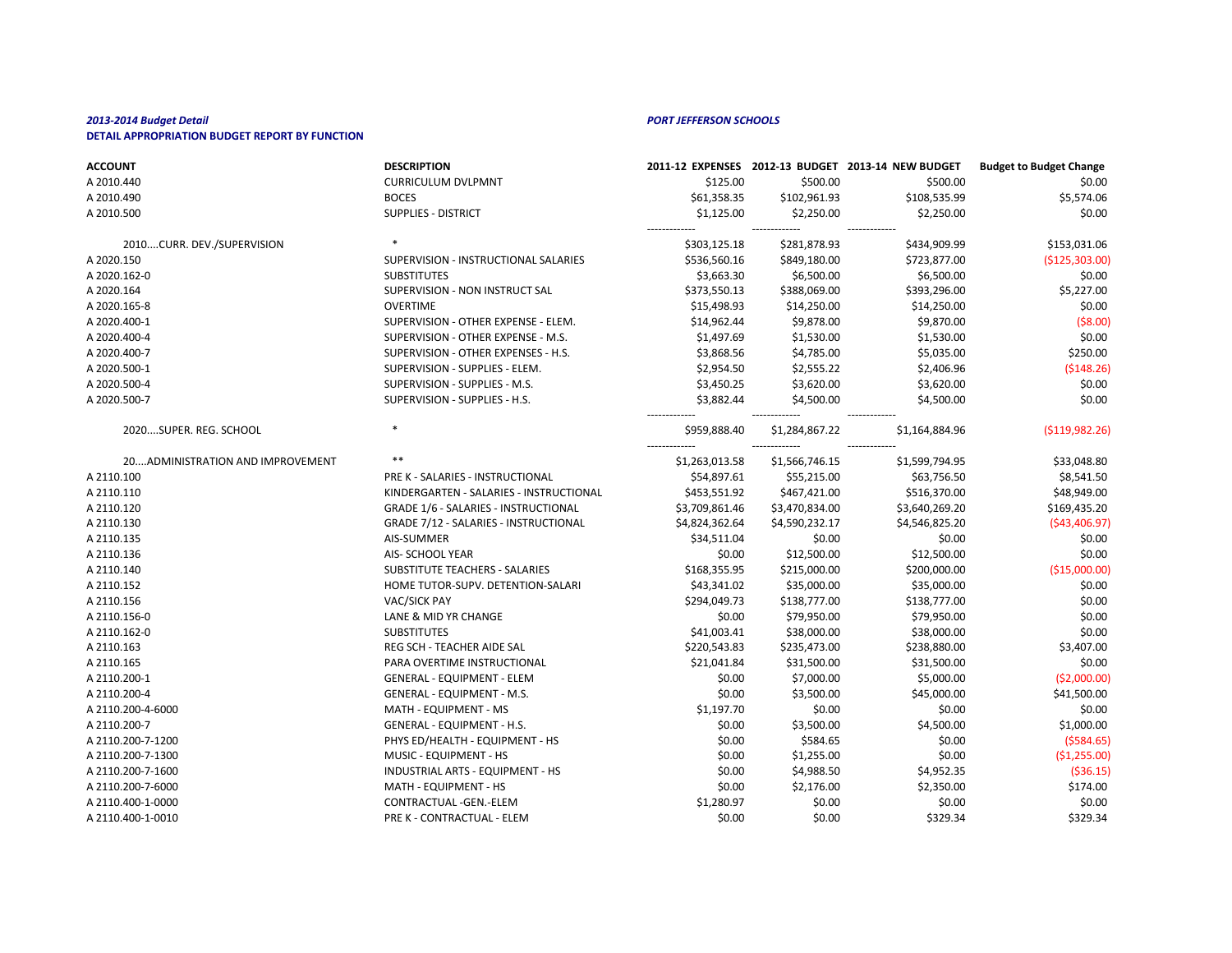| <b>ACCOUNT</b>    | <b>DESCRIPTION</b>                  |             |             | 2011-12 EXPENSES 2012-13 BUDGET 2013-14 NEW BUDGET | <b>Budget to Budget Change</b> |
|-------------------|-------------------------------------|-------------|-------------|----------------------------------------------------|--------------------------------|
| A 2110.400-1-0100 | KINDERGARTEN - CONTRACTUAL - ELEM   | \$439.10    | \$439.12    | \$485.10                                           | \$45.98                        |
| A 2110.400-1-1000 | 1ST GRADE - CONTRACTUAL - ELEM      | \$351.12    | \$444.16    | \$415.80                                           | (528.36)                       |
| A 2110.400-1-1300 | MUSIC - CONTRACTUAL - ELEM          | \$4,487.00  | \$10,310.00 | \$10,310.00                                        | \$0.00                         |
| A 2110.400-1-2000 | 2ND GRADE - CONTRACTUAL - ELEM      | \$419.89    | \$493.68    | \$388.96                                           | ( \$104.72]                    |
| A 2110.400-1-3000 | 3RD GRADE - CONTRACTUAL - ELEM      | \$462.00    | \$331.50    | \$397.80                                           | \$66.30                        |
| A 2110.400-1-4000 | 4TH GRADE - CONTRACTUAL - ELEM      | \$1,207.84  | \$1,360.04  | \$1,451.74                                         | \$91.70                        |
| A 2110.400-1-5000 | 5TH GRADE - CONTRACTUAL - ELEM      | \$1,273.00  | \$1,685.67  | \$2,276.78                                         | \$591.11                       |
| A 2110.400-4-0000 | <b>GENERAL - CONTRACTUAL - MS</b>   | \$4,498.06  | \$4,580.00  | \$4,580.00                                         | \$0.00                         |
| A 2110.400-4-1100 | FOREIGN LANGUAGE - CONTRACTUAL - MS | \$598.00    | \$968.00    | \$1,085.00                                         | \$117.00                       |
| A 2110.400-4-1300 | MUSIC - CONTRACTUAL - MS            | \$4,448.00  | \$9,650.00  | \$9,280.00                                         | ( \$370.00]                    |
| A 2110.400-4-6000 | MATH - CONTRACTUAL - MS             | \$337.00    | \$1,100.00  | \$1,130.00                                         | \$30.00                        |
| A 2110.400-4-7000 | <b>ENGLISH - CONTRACTUAL - MS</b>   | \$0.00      | \$804.39    | \$837.39                                           | \$33.00                        |
| A 2110.400-4-8000 | SOCIAL STUDIES - CONTRACTUAL - MS   | \$316.88    | \$554.00    | \$578.00                                           | \$24.00                        |
| A 2110.400-4-9000 | <b>SCIENCE - CONTRACTUAL - MS</b>   | \$410.00    | \$100.00    | \$100.00                                           | \$0.00                         |
| A 2110.400-7-0000 | <b>GENERAL - OTHER EXPENSE - HS</b> | \$4,083.60  | \$1,674.00  | \$1,874.00                                         | \$200.00                       |
| A 2110.400-7-1100 | FOREIGN LANGUAGE - CONTRACTUAL - HS | \$958.27    | \$1,971.00  | \$2,272.00                                         | \$301.00                       |
| A 2110.400-7-1200 | PHYS ED/HEATLH - CONTRACTUAL - HS   | \$0.00      | \$184.25    | \$185.00                                           | \$0.75                         |
| A 2110.400-7-1300 | MUSIC - CONTRACTUAL - HS            | \$19,278.99 | \$13,355.00 | \$14,305.00                                        | \$950.00                       |
| A 2110.400-7-1600 | INDUSTRIAL ARTS - CONTRACTUAL - HS  | \$695.27    | \$2,000.00  | \$2,000.00                                         | \$0.00                         |
| A 2110.400-7-6000 | MATH - CONTRACTUAL - HS             | \$389.10    | \$606.00    | \$606.00                                           | \$0.00                         |
| A 2110.400-7-7000 | <b>ENGLISH - CONTRACTUAL - HS</b>   | \$1,551.00  | \$1,550.00  | \$1,905.27                                         | \$355.27                       |
| A 2110.400-7-8000 | SOCIAL STUDIES - CONTRACTUAL - HS   | \$476.41    | \$206.80    | \$206.80                                           | \$0.00                         |
| A 2110.400-7-9000 | <b>SCIENCE - CONTRACTUAL - HS</b>   | \$1,955.00  | \$7,110.00  | \$8,960.00                                         | \$1,850.00                     |
| A 2110.450        | <b>TESTING</b>                      | \$15,820.00 | \$70,000.00 | \$64,000.00                                        | (56,000.00)                    |
| A 2110.457-1      | POSTAGE - ELEMENTARY                | \$3,460.57  | \$3,700.00  | \$3,700.00                                         | \$0.00                         |
| A 2110.457-4      | POSTAGE M.S.                        | \$4,746.53  | \$5,625.00  | \$3,855.00                                         | (51,770.00)                    |
| A 2110.457-7      | POSTAGE - HS                        | \$9,706.91  | \$9,799.00  | \$9,799.00                                         | \$0.00                         |
| A 2110.470        | TUTORS/TUITION TO OTHER SCHOOLS     | \$0.00      | \$12,000.00 | \$12,000.00                                        | \$0.00                         |
| A 2110.480-1      | <b>TEXTBOOKS - ELEMENTARY</b>       | \$0.00      | \$0.00      | \$63,945.80                                        | \$63,945.80                    |
| A 2110.480-1-0000 | TEXTBOOKS-GENERAL-ELEM              | \$4,556.44  | \$2,850.54  | \$0.00                                             | (52,850.54)                    |
| A 2110.480-1-0010 | <b>TEXTBOOKS - PRE K</b>            | \$443.05    | \$618.75    | \$520.80                                           | $($ \$97.95)                   |
| A 2110.480-1-0100 | KINDERGARTEN - TEXTBOOKS - ELEM     | \$2,770.21  | \$3,565.52  | \$1,664.00                                         | (51,901.52)                    |
| A 2110.480-1-1000 | 1ST GRADE - TEXTBOOKS - ELEM        | \$4,122.84  | \$6,038.13  | \$1,935.76                                         | (54, 102.37)                   |
| A 2110.480-1-1200 | PHYS ED/HEALTH - TEXTBOOKS - ELEM   | \$1,327.02  | \$0.00      | \$0.00                                             | \$0.00                         |
| A 2110.480-1-1300 | MUSIC - TEXTBOOKS - ELEM            | \$0.00      | \$115.50    | \$132.00                                           | \$16.50                        |
| A 2110.480-1-2000 | 2ND GRADE - TEXTBOOKS - ELEM        | \$5,361.06  | \$6,942.32  | \$2,708.66                                         | (54, 233.66)                   |
| A 2110.480-1-3000 | 3RD GRADE - TEXTBOOKS - ELEM        | \$7,832.05  | \$5,792.73  | \$7,953.26                                         | \$2,160.53                     |
| A 2110.480-1-4000 | 4TH GRADE - TEXTBOOKS - ELEM        | \$5,234.61  | \$8,933.69  | \$4,034.17                                         | (54,899.52)                    |
| A 2110.480-1-5000 | 5TH GRADE - TEXTBOOKS - ELEM        | \$5,815.27  | \$6,276.74  | \$5,675.51                                         | (5601.23)                      |
| A 2110.480-4      | <b>TEXTBOOKS - MS</b>               | \$0.00      | \$0.00      | \$68,509.95                                        | \$68,509.95                    |
| A 2110.480-4-0000 | <b>TEXTBOOKS - MS</b>               | \$1,278.88  | \$2,370.06  | \$0.00                                             | (52,370.06)                    |
| A 2110.480-4-1100 | FOREIGN LANGUAGE - TEXTBOOKS - MS   | \$2,879.92  | \$1,720.72  | \$0.00                                             | (51, 720.72)                   |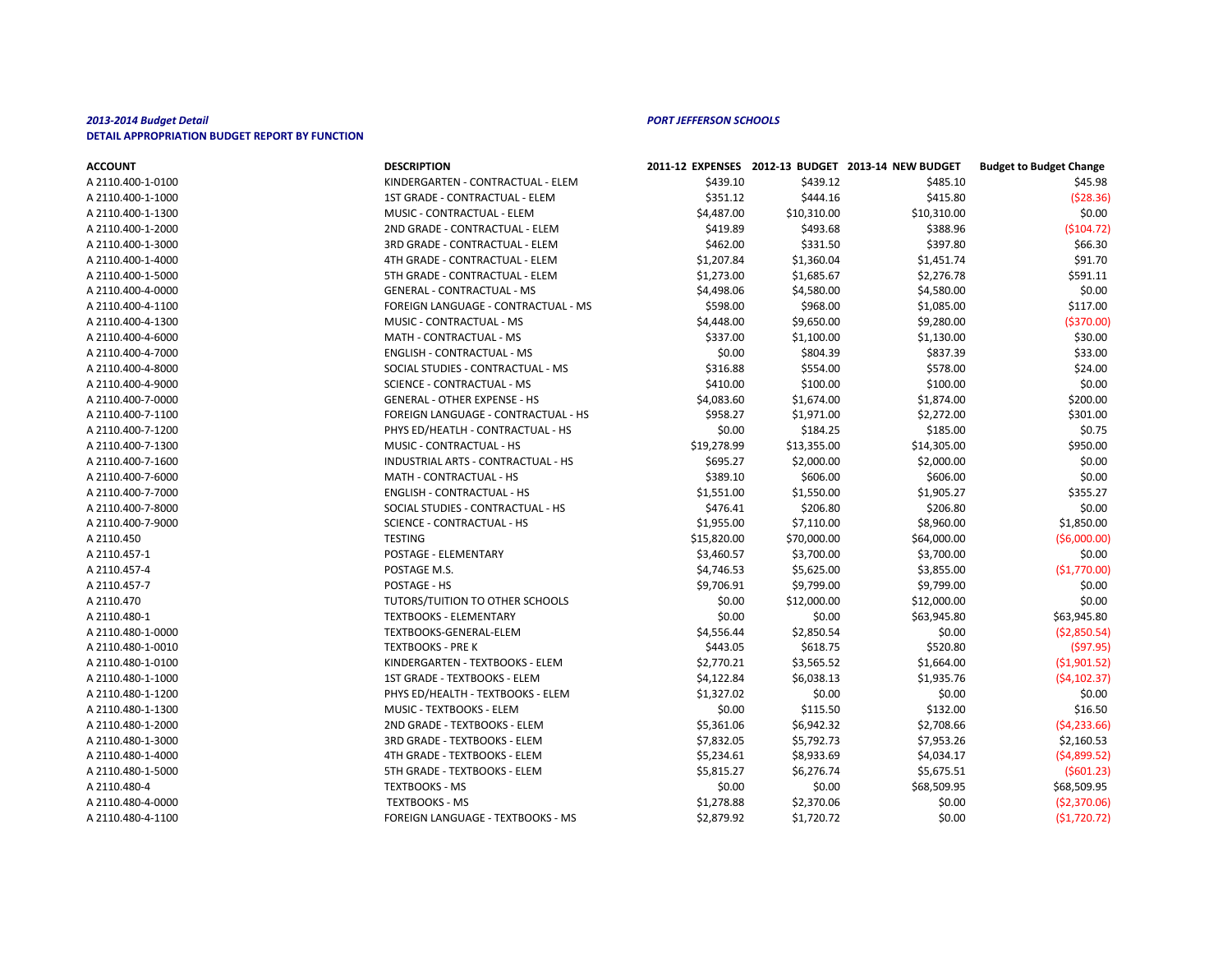| <b>ACCOUNT</b>    | <b>DESCRIPTION</b>                     |             |             | 2011-12 EXPENSES 2012-13 BUDGET 2013-14 NEW BUDGET | <b>Budget to Budget Change</b> |
|-------------------|----------------------------------------|-------------|-------------|----------------------------------------------------|--------------------------------|
| A 2110.480-4-1300 | <b>MUSIC - TEXTBOOKS - MS</b>          | \$550.11    | \$152.11    | \$0.00                                             | (5152.11)                      |
| A 2110.480-4-6000 | MATH - TEXTBOOKS - MS                  | \$267.20    | \$0.00      | \$0.00                                             | \$0.00                         |
| A 2110.480-4-7000 | <b>ENGLISH - TEXTBOOKS - MS</b>        | \$9,684.68  | \$9,775.35  | \$0.00                                             | (59, 775.35)                   |
| A 2110.480-4-8000 | SOCIAL STUDIES - TEXTBOOKS - MS        | \$4,858.38  | \$2,429.19  | \$0.00                                             | (52, 429.19)                   |
| A 2110.480-4-9000 | <b>SCIENCE - TEXTBOOKS - MS</b>        | \$2,569.83  | \$1,619.80  | \$0.00                                             | ( \$1,619.80]                  |
| A 2110.480-7-0000 | <b>GENERAL - TEXTBOOKS - HS</b>        | \$0.00      | \$600.00    | \$0.00                                             | $($ \$600.00)                  |
| A 2110.480-7-1100 | FOREIGN LANGUAGE - TEXTBOOKS - HS      | \$12,817.71 | \$9,530.76  | \$15,035.65                                        | \$5,504.89                     |
| A 2110.480-7-1300 | MUSIC - TEXTBOOKS - HS                 | \$372.89    | \$791.58    | \$852.97                                           | \$61.39                        |
| A 2110.480-7-6000 | MATH - TEXTBOOKS - HS                  | \$2,604.45  | \$5,470.25  | \$2,803.00                                         | (52,667.25)                    |
| A 2110.480-7-7000 | <b>ENGLISH - TEXTBOOKS - HS</b>        | \$3,473.74  | \$8,184.00  | \$5,280.00                                         | ( \$2,904.00]                  |
| A 2110.480-7-8000 | SOCIAL STUDIES - TEXTBOOKS - HS        | \$4,609.71  | \$6,722.97  | \$0.00                                             | (56, 722.97)                   |
| A 2110.480-7-9000 | <b>SCIENCE - TEXTBOOKS - HS</b>        | \$12,837.00 | \$0.00      | \$3,500.00                                         | \$3,500.00                     |
| A 2110.490-0      | <b>BOCES</b>                           | \$52,604.23 | \$49,831.90 | \$56,983.70                                        | \$7,151.80                     |
| A 2110.500-1-0000 | INSTRUCTIONAL SUPPLIES ELEM. GENERAL   | \$27,691.47 | \$26,834.80 | \$27,522.21                                        | \$687.41                       |
| A 2110.500-1-0010 | PRE K SUPPLIES                         | \$454.16    | \$627.24    | \$397.74                                           | ( \$229.50]                    |
| A 2110.500-1-0100 | KINDERGARTEN - SUPPLIES - ELEM         | \$1,299.67  | \$1,017.11  | \$750.89                                           | ( \$266.22]                    |
| A 2110.500-1-1000 | 1ST GRADE - SUPPLIES - ELEM            | \$948.49    | \$1,145.21  | \$896.10                                           | (5249.11)                      |
| A 2110.500-1-1200 | PHYS ED/HEALTH - SUPPLIES - ELEM       | \$2,250.00  | \$3,029.82  | \$2,746.95                                         | (5282.87)                      |
| A 2110.500-1-1300 | MUSIC - SUPPLIES - ELEM                | \$1,249.13  | \$685.89    | \$1,044.28                                         | \$358.39                       |
| A 2110.500-1-2000 | 2ND GRADE - SUPPLIES - ELEM            | \$533.37    | \$923.79    | \$1,596.99                                         | \$673.20                       |
| A 2110.500-1-3000 | 3RD GRADE - SUPPLIES - ELEM            | \$718.63    | \$558.43    | \$390.46                                           | ( \$167.97]                    |
| A 2110.500-1-4000 | 4TH GRADE - SUPPLIES - ELEM            | \$887.80    | \$584.98    | \$799.16                                           | \$214.18                       |
| A 2110.500-1-5000 | 5TH GRADE - SUPPLIES - ELEM            | \$1,001.00  | \$907.05    | \$772.79                                           | ( \$134.26]                    |
| A 2110.500-4-0000 | <b>GENERAL - SUPPLIES - MS</b>         | \$13,206.00 | \$15,425.63 | \$15,161.13                                        | ( \$264.50)                    |
| A 2110.500-4-1100 | FOREGIN LANGUAGE -SUPPLIES - MS        | \$173.70    | \$241.52    | \$360.33                                           | \$118.81                       |
| A 2110.500-4-1200 | PHYS ED/HEALTH - SUPPLIES - MS         | \$1,347.28  | \$500.00    | \$500.00                                           | \$0.00                         |
| A 2110.500-4-1300 | MUSIC - SUPPLIES - MS                  | \$2,558.05  | \$313.17    | \$173.10                                           | ( \$140.07]                    |
| A 2110.500-4-1600 | <b>INDUSTRIAL ARTS - SUPPLIES - MS</b> | \$2,774.78  | \$4,161.85  | \$4,250.00                                         | \$88.15                        |
| A 2110.500-4-6000 | MATH - SUPPLIES - MS                   | \$641.22    | \$369.85    | \$1,189.36                                         | \$819.51                       |
| A 2110.500-4-7000 | <b>ENGLISH - SUPPLIES - MS</b>         | \$3,753.72  | \$1,378.97  | \$1,264.45                                         | ( \$114.52]                    |
| A 2110.500-4-8000 | SOCIAL STUDIES - SUPPLIES - MS         | \$831.79    | \$491.92    | \$735.43                                           | \$243.51                       |
| A 2110.500-4-9000 | <b>SCIENCE - SUPPLIES - MS</b>         | \$2,320.93  | \$2,313.29  | \$2,234.72                                         | (578.57)                       |
| A 2110.500-7-0000 | <b>GENERAL - SUPPLIES - HS</b>         | \$28,758.54 | \$26,742.08 | \$24,639.88                                        | (52, 102.20)                   |
| A 2110.500-7-1100 | FOREIGN LANGUAGE - SUPPLIES - HS       | \$9,212.98  | \$3,206.29  | \$5,403.30                                         | \$2,197.01                     |
| A 2110.500-7-1200 | PHYS ED/HEALTH - SUPPLIES - HS         | \$1,874.52  | \$0.00      | \$1,825.39                                         | \$1,825.39                     |
| A 2110.500-7-1300 | MUSIC - SUPPLIES - HS                  | \$3,733.06  | \$1,200.00  | \$0.00                                             | ( \$1,200.00]                  |
| A 2110.500-7-1600 | <b>INDUSTRIAL ARTS - SUPPLIES - HS</b> | \$11,906.42 | \$10,903.42 | \$10,220.05                                        | (5683.37)                      |
| A 2110.500-7-6000 | <b>MATH - SUPPLIES - HS</b>            | \$3,689.32  | \$1,331.84  | \$2,552.52                                         | \$1,220.68                     |
| A 2110.500-7-7000 | <b>ENGLISH - SUPPLIES - HS</b>         | \$4,292.74  | \$6,557.67  | \$7,447.25                                         | \$889.58                       |
| A 2110.500-7-8000 | SOCIAL STUDIES - SUPPLIES - HS         | \$1,618.93  | \$1,778.54  | \$1,650.00                                         | ( \$128.54]                    |
| A 2110.500-7-9000 | <b>SCIENCE - SUPPLIES - HS</b>         | \$9,999.70  | \$7,699.56  | \$7,693.91                                         | (55.65)                        |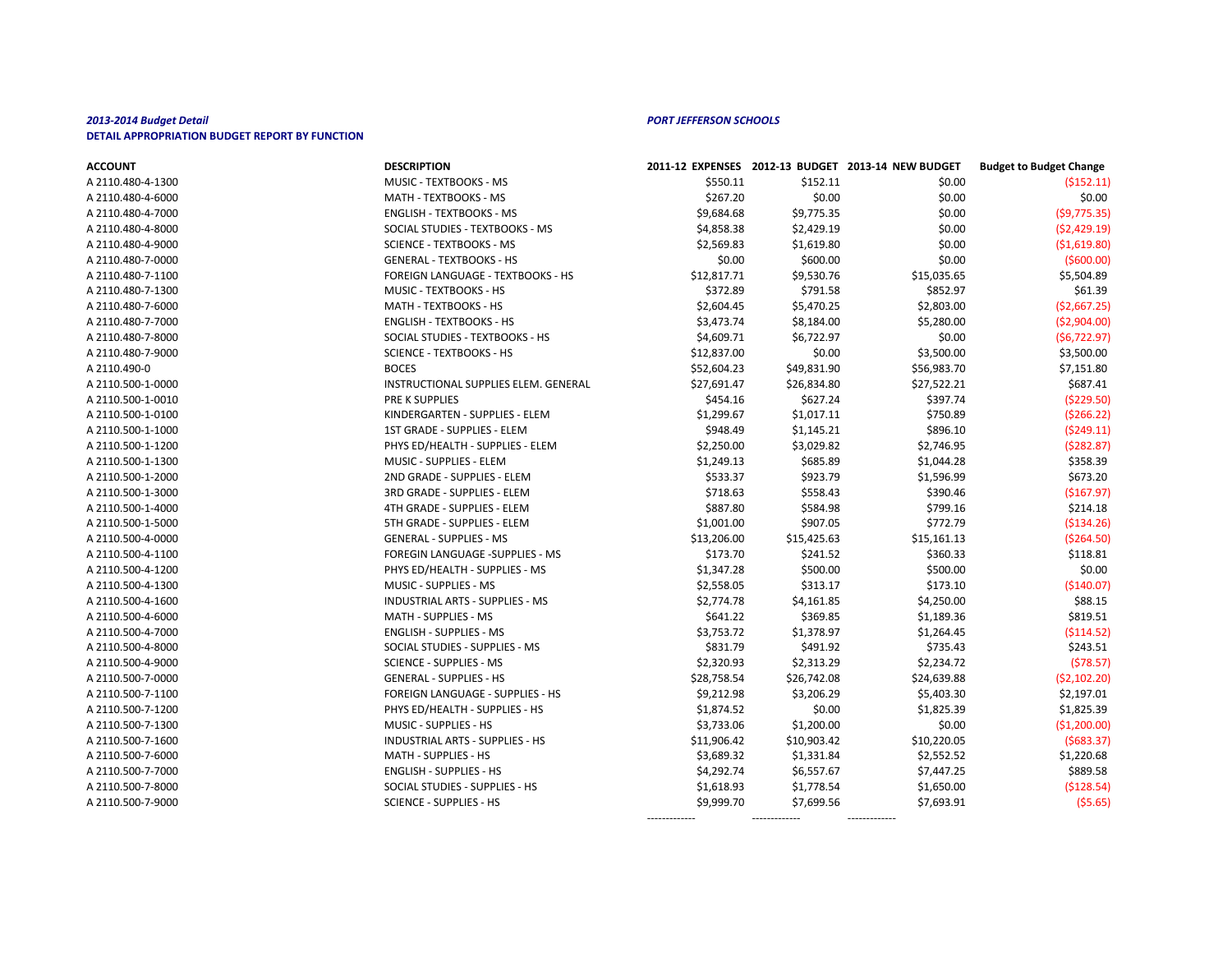| <b>ACCOUNT</b>        | <b>DESCRIPTION</b>                       |                                  |                             | 2011-12 EXPENSES 2012-13 BUDGET 2013-14 NEW BUDGET | <b>Budget to Budget Change</b> |
|-----------------------|------------------------------------------|----------------------------------|-----------------------------|----------------------------------------------------|--------------------------------|
| 2110REGULAR SCHOOL    |                                          | \$10,238,967.34                  | \$9,816,770.46              | \$10,128,697.85                                    | \$311,927.39                   |
| A 2190.150-1          | G&T - INSTRUCTIONAL SALARIES 1-6         | \$14,245.63                      | \$15,959.00                 | \$16,079.00                                        | \$120.00                       |
| A 2190.400-1          | G&T - OTHER EXPENSE - ELEM.              | \$826.88                         | \$1,030.46                  | \$2,415.38                                         | \$1,384.92                     |
| A 2190.400-4          | G&T - OTHER EXPENSE - JR. HIGH           | \$1,717.39                       | \$2,645.00                  | \$2,890.00                                         | \$245.00                       |
| A 2190.400-7          | G&T - OTHER EXPENSE - H.S.               | \$4,426.97                       | \$5,035.00                  | \$5,035.00                                         | \$0.00                         |
| A 2190.492-0          | <b>BOCES</b>                             | \$0.00                           | \$18,149.68                 | \$18,603.42                                        | \$453.74                       |
| A 2190.500-1          | G&T - SUPPLIES - ELEM                    | \$526.56                         | \$286.12                    | \$389.32                                           | \$103.20                       |
| A 2190.500-4          | G&T - SUPPLIES - JR. HIGH                | \$1,479.60                       | \$855.00                    | \$770.00                                           | ( \$85.00)                     |
| A 2190.500-7          | G&T - SUPPLIES - H.S.                    | \$40.00                          | \$100.00                    | \$100.00                                           | \$0.00                         |
| 2190GIFTED & TALENTED |                                          | ------------<br>\$23,263.03      | ------------<br>\$44,060.26 | -------------<br>\$46,282.12                       | \$2,221.86                     |
| 21TEACHING            | $***$                                    | -------------<br>\$10,262,230.37 | \$9,860,830.72              | -------------<br>\$10,174,979.97                   | \$314,149.25                   |
| A 2250.120            | SPEC. ED. - INSTRUCTIONAL SALARIES 1-6   | \$745,241.26                     | \$761,687.40                | \$865,564.00                                       | \$103,876.60                   |
| A 2250.130            | SPEC. ED. - INSTRUCTIONAL SALARIES 7-12  | \$762,070.60                     | \$702,400.00                | \$664,600.00                                       | ( \$37, 800.00]                |
| A 2250.150            | SPEC. ED. - INSTRUCTIONAL SALARIES       | \$165,000.00                     | \$170,938.00                | \$150,521.00                                       | ( \$20,417.00]                 |
| A 2250.151-0          | SALARY - SUMMER TESTING                  | \$2,072.18                       | \$8,000.00                  | \$8,000.00                                         | \$0.00                         |
| A 2250.163            | SPEC ED - NON INSTRUCT SAL               | \$769,034.28                     | \$777,043.00                | \$669,655.00                                       | (\$107,388.00)                 |
| A 2250.164            | SPEC ED - NON INSTRUCT SAL               | \$36,619.88                      | \$40,145.00                 | \$40,759.00                                        | \$614.00                       |
| A 2250.165            | PARA OVERTIME SPECIAL EDUCATION          | \$33,479.82                      | \$36,900.00                 | \$36,900.00                                        | \$0.00                         |
| A 2250.200            | SPEC. ED. - EQUIPMENT                    | \$1,701.39                       | \$1,000.00                  | \$1,000.00                                         | \$0.00                         |
| A 2250.200-1          | SPEC. ED. - EQUIPMENT - ELEM.            | \$0.00                           | \$2,500.00                  | \$2,500.00                                         | \$0.00                         |
| A 2250.200-4          | SPEC. ED. - EQUIPMENT - M.S.             | \$465.73                         | \$2,500.00                  | \$2,500.00                                         | \$0.00                         |
| A 2250.200-7          | SPEC. ED. - EQUIPMENT - H.S.             | \$0.00                           | \$2,000.00                  | \$2,000.00                                         | \$0.00                         |
| A 2250.400            | SPEC. ED. - CONTRACTUAL                  | \$76,038.06                      | \$78,400.00                 | \$433,505.00                                       | \$355,105.00                   |
| A 2250.410            | 504 COMPLIANCE                           | \$0.00                           | \$250.00                    | \$250.00                                           | \$0.00                         |
| A 2250.446-0          | EDUCATIONAL CONSULTANTS/REHAB SERVICES   | \$55,816.70                      | \$396,800.00                | \$0.00                                             | ( \$396, 800.00]               |
| A 2250.446-8          | <b>CONTRACTUAL SERVICES NON-PUBLIC S</b> | \$97,286.48                      | \$50,000.00                 | \$184,102.00                                       | \$134,102.00                   |
| A 2250.449            | <b>COMMITTEE ON SPECIAL EDUCATION</b>    | \$0.00                           | \$0.00                      | \$0.00                                             | \$0.00                         |
| A 2250.449-0          | PROFESSIONAL CONSULTANTS - CSE           | \$103,804.00                     | \$0.00                      | \$0.00                                             | \$0.00                         |
| A 2250.470            | SPEC.ED. TUTORS/TUITION TO OTHER SCHOOLS | \$1,005,799.91                   | \$938,900.00                | \$710,287.00                                       | ( \$228, 613.00)               |
| A 2250.475            | SPECIAL ED - POSTAGE                     | \$2,289.59                       | \$3,700.00                  | \$3,700.00                                         | \$0.00                         |
| A 2250.480-1          | SPEC. ED. - TEXTBOOKS - ELEM.            | \$0.00                           | \$500.00                    | \$500.00                                           | \$0.00                         |
| A 2250.480-4          | SPEC. ED. - TEXTBOOKS - JR. HIGH         | \$497.30                         | \$500.00                    | \$500.00                                           | \$0.00                         |
| A 2250.480-7          | SPEC. ED. - TEXTBOOKS - H.S.             | \$867.79                         | \$1,000.00                  | \$1,000.00                                         | \$0.00                         |
| A 2250.490-0          | <b>BOCES</b>                             | \$656,069.02                     | \$542,000.00                | \$836,789.00                                       | \$294,789.00                   |
| A 2250.500            | SPEC. ED. - SUPPLIES                     | \$687.94                         | \$1,500.00                  | \$1,500.00                                         | \$0.00                         |
| A 2250.500-1          | SPEC. ED. - SUPPLIES - ELEM.             | \$1,653.86                       | \$1,000.00                  | \$1,000.00                                         | \$0.00                         |
| A 2250.500-4          | SPEC. ED. - SUPPLIES - M.S.              | \$647.24                         | \$2,500.00                  | \$2,500.00                                         | \$0.00                         |
| A 2250.500-7          | SPEC. ED. - SUPPLIES - H.S.              | \$2,206.91<br>-------------      | \$1,000.81<br>------------- | \$1,000.00<br>-------------                        | (50.81)                        |

2250....HANDICAPPED PROGRAM \* \$4,519,349.94 \$4,523,164.21 \$4,620,632.00 \$97,467.79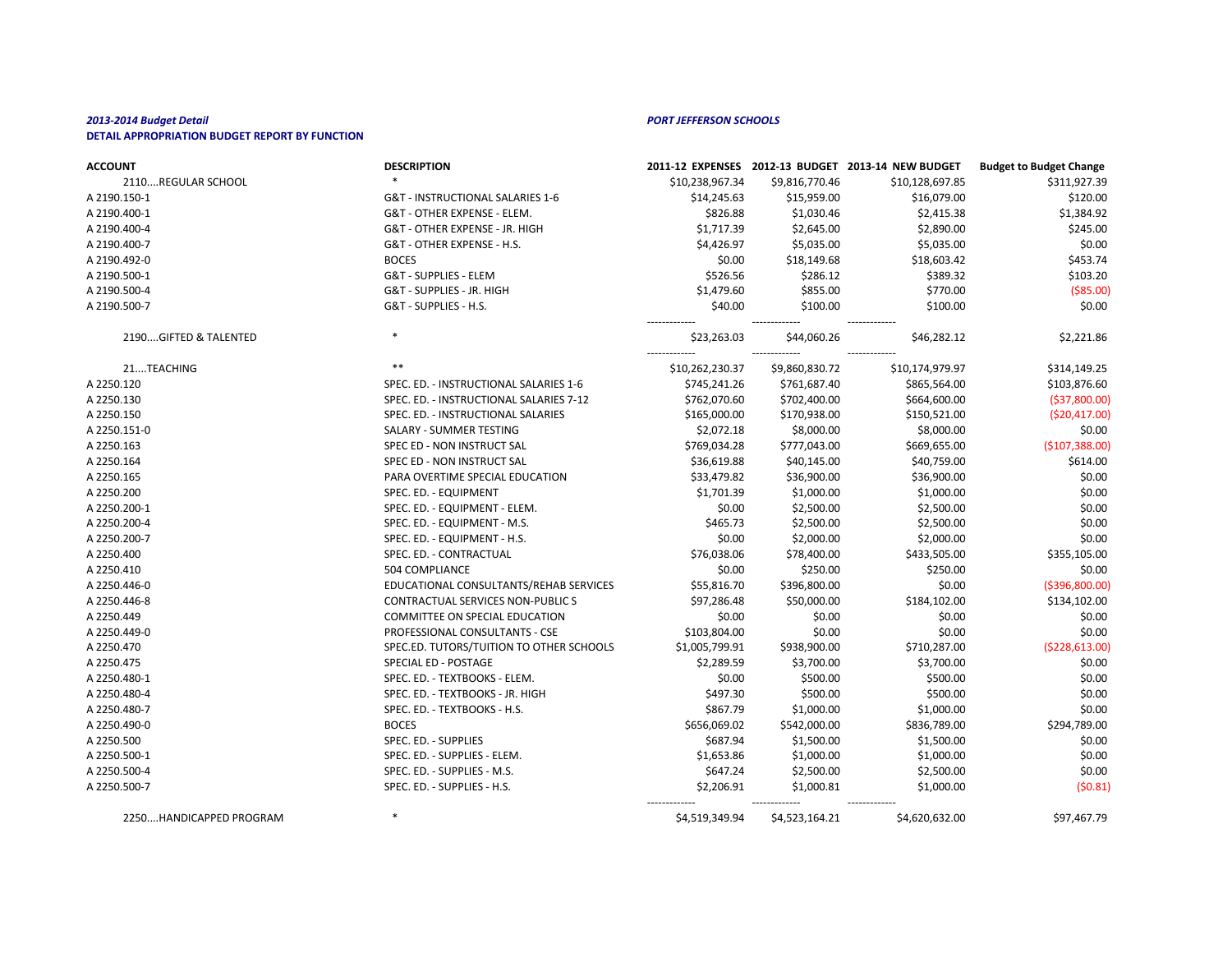| <b>ACCOUNT</b>                   | <b>DESCRIPTION</b>                          |                                 |                                 | 2011-12 EXPENSES 2012-13 BUDGET 2013-14 NEW BUDGET | <b>Budget to Budget Change</b> |
|----------------------------------|---------------------------------------------|---------------------------------|---------------------------------|----------------------------------------------------|--------------------------------|
| A 2280.492                       | OCC. ED. - BOCES                            | \$172,770.20                    | \$193,761.90                    | \$198,605.92                                       | \$4,844.02                     |
| 2280OCCUP. ED.                   | $\ast$                                      | \$172,770.20                    | \$193,761.90                    | -------------<br>\$198,605.92                      | \$4,844.02                     |
| 22SPECIAL APPORTIONMENT PROGRAMS | $***$                                       | -------------<br>\$4,692,120.14 | -------------<br>\$4,716,926.11 | -------------<br>\$4,819,237.92                    | \$102,311.81                   |
| A 2332.120                       | K-5 SUMMER SCHOOL INSTRUCTIONAL SALARIES    | \$0.00                          | \$12,000.00                     | \$12,000.00                                        | \$0.00                         |
| 2332                             | ∗                                           | -------------<br>\$0.00         | \$12,000.00                     | ------------<br>\$12,000.00                        | \$0.00                         |
| 23TEACHING                       | $**$                                        | -------------<br>\$0.00         | \$12,000.00                     | \$12,000.00                                        | \$0.00                         |
| A 2610.150                       | <b>LIBRARY INSTRUCTIONAL</b>                | \$178,885.00                    | \$188,986.40                    | \$231,791.00                                       | \$42,804.60                    |
| A 2610.163                       | <b>LIBRARY - NON INSTRUCT SAL</b>           | \$27,873.07                     | \$32,212.00                     | \$29,455.00                                        | (52,757.00)                    |
| A 2610.400-1                     | LIBRARY - CONTRACTUAL - ELEM                | \$229.00                        | \$400.00                        | \$9,700.00                                         | \$9,300.00                     |
| A 2610.400-7                     | LIBRARY - CONTRACTUAL - H.S.                | \$416.41                        | \$430.00                        | \$14,430.00                                        | \$14,000.00                    |
| A 2610.460-4                     | LIBRARY-BOOKS ON LOAN-M.S.                  | (528.07)                        | \$0.00                          | \$0.00                                             | \$0.00                         |
| A 2610.460-7                     | LIBRARY - BOOKS ON LOAN - H.S.              | \$783.38                        | \$0.00                          | \$0.00                                             | \$0.00                         |
| A 2610.490                       | <b>SCHOOL LIBRARY &amp; AUDIOVISUAL</b>     | \$21,370.64                     | \$24,967.68                     | \$25,591.86                                        | \$624.18                       |
| A 2610.500-1                     | LIBRARY - SUPPLIES - ELEM                   | \$11,058.44                     | \$11,390.00                     | \$2,090.00                                         | (59,300.00)                    |
| A 2610.500-7                     | LIBRARY - SUPPLIES - H.S.                   | \$17,446.87                     | \$17,350.00                     | \$3,350.00                                         | (\$14,000.00]                  |
| 2610LIBRARY                      |                                             | ------------<br>\$258,034.74    | \$275,736.08                    | -------------<br>\$316,407.86                      | \$40,671.78                    |
| A 2630.150                       | <b>COMP ASSIST INSTR - INSTRUC SALARIES</b> | \$149,773.40                    | \$45,541.00                     | \$27,439.00                                        | ( \$18, 102.00)                |
| A 2630.161                       | <b>COMPUTER ASSIST INSTR-NON</b>            | \$101,734.00                    | \$106,996.00                    | \$110,410.00                                       | \$3,414.00                     |
| A 2630.163                       | COMPUTER ASS'T INSTR - NON INSTRU SAL       | \$16,038.99                     | \$15,649.00                     | \$0.00                                             | ( \$15,649.00]                 |
| A 2630.164                       | <b>COMPUTER ASSIST-SUPPORT SALARIES</b>     | \$38,320.00                     | \$39,182.00                     | \$41,292.00                                        | \$2,110.00                     |
| A 2630.220                       | COMPUTER HARDWARE DISTRICT- AIDABLE         | \$16,296.84                     | \$82,000.00                     | \$138,000.00                                       | \$56,000.00                    |
| A 2630.400                       | COMP ASSIST INSTR - MICRO COMP REPAIR       | \$62,107.84                     | \$69,324.00                     | \$69,324.00                                        | \$0.00                         |
| A 2630.460                       | <b>COMPUTER SOFTWARE-DIST</b>               | \$56,942.02                     | \$46,401.20                     | \$45,999.64                                        | (5401.56)                      |
| A 2630.460-1                     | <b>COMPUTER SOFTWARE - ELEMENTARY</b>       | \$13,928.79                     | \$20,325.00                     | \$26,325.00                                        | \$6,000.00                     |
| A 2630.460-4                     | SOFTWARE - MS                               | \$9,517.05                      | \$9,825.00                      | \$22,825.00                                        | \$13,000.00                    |
| A 2630.460-7                     | <b>COMPUTER SOFTWARE - HS</b>               | \$8,100.25                      | \$11,300.00                     | \$11,300.00                                        | \$0.00                         |
| A 2630.460-9                     | SOFTWARE - PRIVATE SCHOOL                   | \$1,935.00                      | \$2,000.00                      | \$2,000.00                                         | \$0.00                         |
| A 2630.470                       | <b>COMPUTER LEASING</b>                     | \$144,282.08                    | \$55,000.00                     | \$0.00                                             | ( \$55,000.00]                 |
| A 2630.490                       | COMP ASSIST INSTR-(514)                     | \$194,838.06                    | \$158,734.87                    | \$170,290.81                                       | \$11,555.94                    |
| A 2630.500-1                     | COMP ASSIST INSTR - SUPPLIES - ELEM         | \$31,417.09                     | \$26,900.00                     | \$26,900.00                                        | \$0.00                         |
| A 2630.500-4                     | COMP ASSIST INSTR - SUPPLIES - JR. HIGH     | \$5,238.34                      | \$7,880.00                      | \$10,380.00                                        | \$2,500.00                     |
| A 2630.500-7                     | COMP ASSIST INSTR - SUPPLIES - H.S.         | \$20,157.83                     | \$86,400.50                     | \$66,400.00                                        | ( \$20,000.50]                 |
| 2630COMPUTER ASSISTED INSTRUCT.  | $\ast$                                      | -------------<br>\$870,627.58   | \$783,458.57                    | -------------<br>\$768,885.45                      | ( \$14,573.12]                 |
| 26INSTRUCTIONAL MEDIA            | $***$                                       | \$1,128,662.32                  | \$1,059,194.65                  | -------------<br>\$1,085,293.31                    | \$26,098.66                    |
| A 2810.150                       | <b>GUIDANCE - INSTRUCTIONAL SALARIES</b>    | \$363,297.60                    | \$421,031.60                    | \$426,882.00                                       | \$5,850.40                     |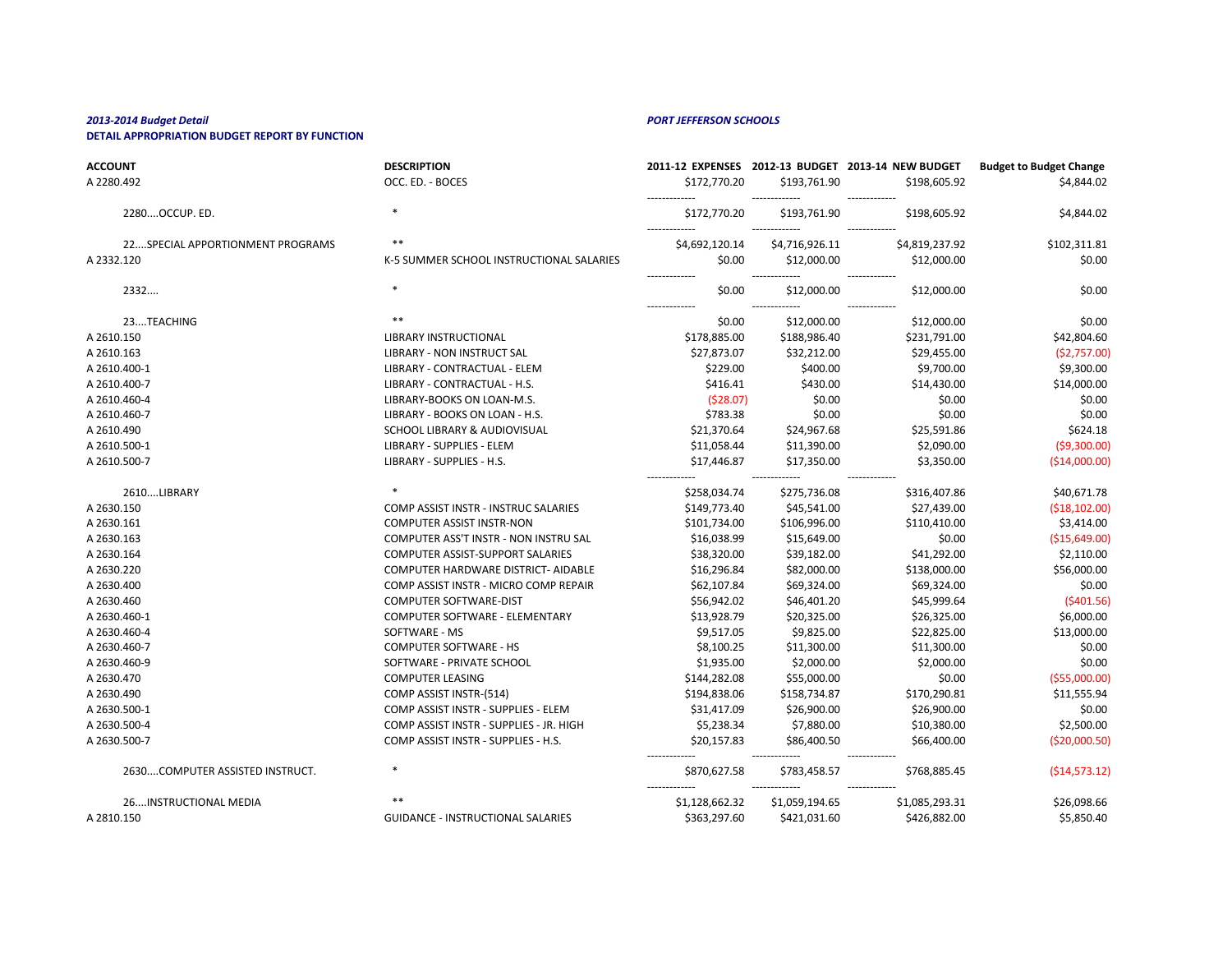| <b>ACCOUNT</b>                  | <b>DESCRIPTION</b>                         |                              |                              | 2011-12 EXPENSES 2012-13 BUDGET 2013-14 NEW BUDGET | <b>Budget to Budget Change</b> |
|---------------------------------|--------------------------------------------|------------------------------|------------------------------|----------------------------------------------------|--------------------------------|
| A 2810.164                      | <b>GUIDANCE - NON INSTRUCT SAL</b>         | \$72,278.00                  | \$76,148.00                  | \$77,193.00                                        | \$1,045.00                     |
| A 2810.400-1                    | <b>GUIDANCE - OTHER EXPENSE - ELEM</b>     | \$1,125.14                   | \$1,255.25                   | \$1,205.60                                         | (549.65)                       |
| A 2810.400-4                    | <b>GUIDANCE - OTHER EXPENSE - JR. HIGH</b> | \$383.51                     | \$500.00                     | \$750.00                                           | \$250.00                       |
| A 2810.400-7                    | <b>GUIDANCE - OTHER EXPENSE - H.S.</b>     | \$7,669.85                   | \$7,375.00                   | \$8,705.00                                         | \$1,330.00                     |
| A 2810.500-1                    | <b>GUIDANCE - SUPPLIES - ELEM</b>          | \$684.31                     | \$588.53                     | \$595.37                                           | \$6.84                         |
| A 2810.500-4                    | <b>GUIDANCE - SUPPLIES - JR. HIGH</b>      | \$1,329.80                   | \$1,500.00                   | \$1,250.00                                         | ( \$250.00]                    |
| A 2810.500-7                    | <b>GUIDANCE - SUPPLIES - H.S.</b>          | \$1,568.42                   | \$943.57                     | \$1,455.05                                         | \$511.48                       |
| 2810GUIDANCE                    | $\ast$                                     | ------------<br>\$448,336.63 | \$509,341.95                 | \$518,036.02                                       | \$8,694.07                     |
| A 2815.160                      | NURSES - NON-INSTRUCTIONAL SALARIES        | \$166,364.00                 | \$169,824.00                 | \$171,819.00                                       | \$1,995.00                     |
| A 2815.400                      | NURSES - OTHER EXPENSE - DISTRICT          | \$18,560.00                  | \$18,075.00                  | \$18,075.00                                        | \$0.00                         |
| A 2815.400-1                    | NURSES - OTHER EXPENSE - ELEM              | \$63.74                      | \$0.00                       | \$0.00                                             | \$0.00                         |
| A 2815.470                      | HEALTH SERVICES OTHER DISTRICTS            | \$32,749.63                  | \$33,900.00                  | \$34,578.00                                        | \$678.00                       |
| A 2815.500-1                    | <b>NURSES - SUPPLIES - ELEM</b>            | \$1,320.17                   | \$1,528.00                   | \$1,500.00                                         | (528.00)                       |
| A 2815.500-7                    | NURSES - SUPPLIES - H.S.                   | \$1,519.32                   | \$1,483.00                   | \$1,500.00                                         | \$17.00                        |
| A 2815.500-9                    | <b>NURSES - SUPPLIES - OLOW</b>            | \$1,484.74                   | \$1,500.00                   | \$1,500.00                                         | \$0.00                         |
| 2815 HEALTH SERVICES            |                                            | \$222,061.60                 | \$226,310.00                 | \$228,972.00                                       | \$2,662.00                     |
| A 2816.449                      | <b>TEST SCORING</b>                        | \$0.00                       | \$4,000.00                   | \$4,000.00                                         | \$0.00                         |
| 2816DIAGNOSTIC SCREENING        |                                            | .<br>\$0.00                  | \$4,000.00                   | \$4,000.00                                         | \$0.00                         |
| A 2820.150                      | PSYCHOLOGICAL SERVICES - SALARIES          | \$165,491.00                 | \$170,851.00                 | \$172,132.00                                       | \$1,281.00                     |
| A 2820.400                      | PSYCHOLOGICAL SERVICES - OTHER EXPENSE     | \$0.00                       | \$0.00                       | \$0.00                                             | \$0.00                         |
| A 2820.500                      | PSYCHOLOGICAL SERVICES - SUPPLIES          | \$0.00                       | \$1,500.00                   | \$1,500.00                                         | \$0.00                         |
| 2820PSYCHOLOGY SERVICES         |                                            | \$165,491.00                 | \$172,351.00                 | \$173,632.00                                       | \$1,281.00                     |
| A 2821.150                      | DRUG FREE SCHOOLS COUSELO                  | \$44,720.75                  | \$46,060.00                  | \$46,405.50                                        | \$345.50                       |
| 2821                            |                                            | \$44,720.75                  | \$46,060.00                  | -------------<br>\$46,405.50                       | \$345.50                       |
| A 2825.150                      | SOCIAL WORK SALARY                         | \$44,720.75                  | \$46,060.00                  | \$46,405.50                                        | \$345.50                       |
| A 2825.500                      | SOCIAL WORK - SUPPLIES                     | \$0.00                       | \$250.00                     | \$250.00                                           | \$0.00                         |
| 2825SOCIAL WORK SRVC-REG SCHOOL | $\ast$                                     | -------------<br>\$44,720.75 | -------------<br>\$46,310.00 | -------------<br>\$46,655.50                       | \$345.50                       |
| A 2850.150                      | CO-CURRICULAR - INSTRUCTIONAL SALARIES     | \$152,693.07                 | \$159,862.00                 | \$161,062.00                                       | \$1,200.00                     |
| A 2850.150-1                    | <b>INTRAMURALS</b>                         | \$18,651.01                  | \$15,000.00                  | \$15,000.00                                        | \$0.00                         |
| A 2850.170-1                    | CO-CURRICULAR - CHAPERONES - ELEM          | \$5,421.75                   | \$7,740.00                   | \$4,000.00                                         | ( \$3,740.00]                  |
| A 2850.170-1-1300               | <b>CHAPERONES - ELEM MUSIC</b>             | \$0.00                       | \$0.00                       | \$3,740.00                                         | \$3,740.00                     |
| A 2850.170-4                    | CO-CURRICULAR - CHAPERONES - JR. HIGH      | \$25,329.23                  | \$14,550.00                  | \$10,000.00                                        | (54, 550.00)                   |
| A 2850.170-4-1300               | <b>CHAPERONES - MS MUSIC</b>               | \$0.00                       | \$0.00                       | \$4,550.00                                         | \$4,550.00                     |
| A 2850.170-7                    | CO-CURRICULAR - CHAPERONES - H.S.          | \$39,323.59                  | \$22,375.00                  | \$17,375.00                                        | ( \$5,000.00]                  |
| A 2850.170-7-1300               | <b>CHAPERONES - HS MUSIC</b>               | \$0.00                       | \$0.00                       | \$5,000.00                                         | \$5,000.00                     |
| A 2850.400-1                    | CO-CURRICULAR - OTHER EXPENSE - ELEM       | \$650.00                     | \$500.00                     | \$500.00                                           | \$0.00                         |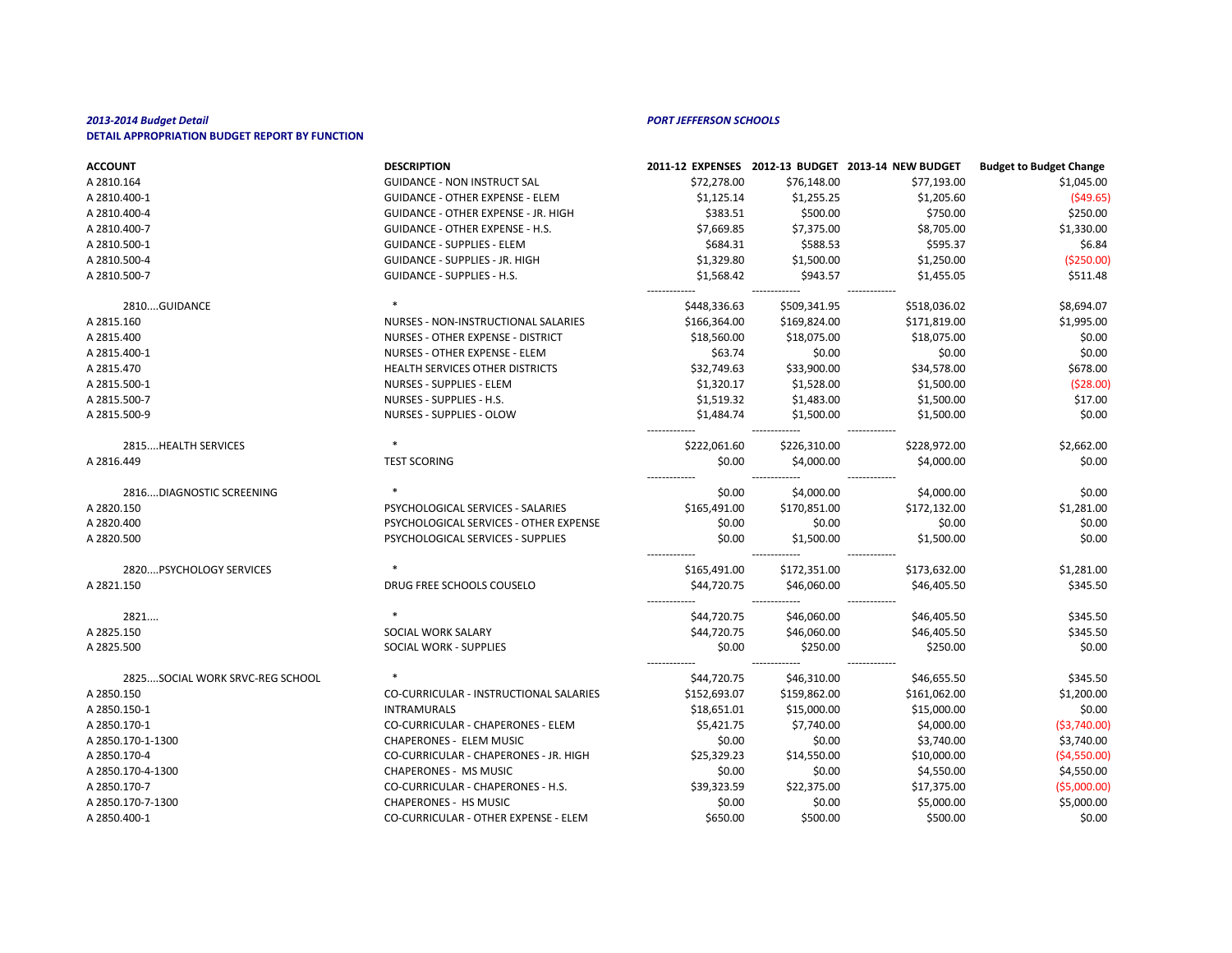| <b>ACCOUNT</b>              | <b>DESCRIPTION</b>                          |                 |                                  | 2011-12 EXPENSES 2012-13 BUDGET 2013-14 NEW BUDGET | <b>Budget to Budget Change</b> |
|-----------------------------|---------------------------------------------|-----------------|----------------------------------|----------------------------------------------------|--------------------------------|
| A 2850.400-4                | CO-CURRICULAR - OTHER EXPENSE - JR. HIGH    | \$3,428.00      | \$1,000.00                       | \$1,000.00                                         | \$0.00                         |
| A 2850.400-7                | CO-CURRICULAR - OTHER EXPENSE - H.S.        | \$9,918.73      | \$10,395.00                      | \$10,395.00                                        | \$0.00                         |
| A 2850.400-9                | <b>DRIVER'S ED EXPENDITURES</b>             | \$18,130.00     | \$24,000.00                      | \$24,000.00                                        | \$0.00                         |
| A 2850.410-1                | FIELD TRIPS-ELEMENTARY                      | \$0.00          | \$5,271.00                       | \$5,271.00                                         | \$0.00                         |
| A 2850.500-1                | <b>CO-CURRICULAR - SUPPLIES ELEM</b>        | \$800.00        | \$500.00                         | \$500.00                                           | \$0.00                         |
| A 2850.500-4                | COCURRICULAR SUPPLIES-M.S.                  | \$875.73        | \$1,000.00                       | \$1,000.00                                         | \$0.00                         |
| A 2850.500-7                | CO-CURRICULAR - SUPPLIES - H.S.             | \$2,297.88      | \$2,650.00                       | \$2,650.00                                         | \$0.00                         |
| 2850COCURRICULAR ACTIVITIES |                                             | \$277,518.99    | \$264,843.00                     | \$266,043.00                                       | \$1,200.00                     |
| A 2855.150                  | <b>INTERSCH ATHLETICS - INSTR SALARIES</b>  | \$58,744.00     | \$62,792.00                      | \$63,103.00                                        | \$311.00                       |
| A 2855.150-4                | SALARY - MIDDLE SCHOOL                      | \$76,851.46     | \$73,803.00                      | \$83,646.00                                        | \$9,843.00                     |
| A 2855.150-7                | SALARY - HIGH SCHOOL                        | \$295,034.51    | \$283,235.00                     | \$283,078.00                                       | (\$157.00)                     |
| A 2855.150-8                | AFTER SEASON & TOURNAMENT                   | \$20,394.88     | \$15,000.00                      | \$15,000.00                                        | \$0.00                         |
| A 2855.164                  | INTERSCH ATHLETICS - NON INSTRUCT SAL       | \$44,625.50     | \$44,565.00                      | \$45,465.00                                        | \$900.00                       |
| A 2855.166-0                | <b>ATHLETIC TRAINER</b>                     | \$36,329.50     | \$40,000.00                      | \$40,000.00                                        | \$0.00                         |
| A 2855.170                  | INTERSCH ATHLETICS - CHAPERONING            | \$56,512.72     | \$61,901.35                      | \$62,000.00                                        | \$98.65                        |
| A 2855.200                  | <b>INTERSCH ATHLETICS - EQUIPMENT</b>       | \$16,423.39     | \$6,500.00                       | \$21,500.00                                        | \$15,000.00                    |
| A 2855.400                  | INTERSCH ATHLETICS - OTHER EXPENSE          | \$59,082.88     | \$41,776.00                      | \$42,000.00                                        | \$224.00                       |
| A 2855.401-0                | <b>OFFICIALS</b>                            | \$62,685.90     | \$73,993.00                      | \$74,000.00                                        | \$7.00                         |
| A 2855.402-0                | <b>SECTION XI FEES</b>                      | \$13,749.60     | \$13,985.00                      | \$14,000.00                                        | \$15.00                        |
| A 2855.500                  | <b>INTERSCH ATHLETICS - SUPPLIES</b>        | \$15,721.63     | \$16,544.03                      | \$21,321.80                                        | \$4,777.77                     |
| A 2855.560-0                | <b>UNIFORMS</b>                             | \$13,338.58     | \$12,307.42                      | \$8,290.00                                         | (54, 017.42)                   |
| 2855INTERSCHOLASTIC ACT.    | $\ast$                                      | \$769,494.55    | \$746,401.80                     | \$773,403.80                                       | \$27,002.00                    |
| 28PUPIL SERVICES            | $***$                                       | \$1,972,344.27  | \$2,015,617.75                   | ------------<br>\$2,057,147.82                     | \$41,530.07                    |
| 2INSTRUCTION                | ***                                         | \$19,318,370.68 | -------------<br>\$19,231,315.38 | -------------<br>\$19,748,453.97                   | \$517,138.59                   |
| A 5510.150                  | <b>TRANSPORTATION - SUPER SAL</b>           | \$30,114.50     | \$32,190.00                      | \$32,546.00                                        | \$356.00                       |
| A 5510.164-0                | NONINSTRUCTIONAL                            | \$40,625.00     | \$42,337.00                      | \$42,903.00                                        | \$566.00                       |
| A 5510.400                  | <b>OTHER EXPENSE</b>                        | \$1,522.02      | \$2,000.00                       | \$2,000.00                                         | \$0.00                         |
| A 5510.490                  | <b>BUS DRIVER TRAINING</b>                  | (52, 335.00)    | \$500.00                         | \$500.00                                           | \$0.00                         |
| A 5510.510                  | <b>SUPPLIES - OFFICE</b>                    | \$1,081.31      | \$2,500.00                       | \$2,500.00                                         | \$0.00                         |
| 5510D.O. TRANSPORTATION     |                                             | \$71,007.83     | \$79,527.00                      | \$80,449.00                                        | \$922.00                       |
| A 5540.400                  | <b>CONTRACT - REGULAR DAY SCHOOL</b>        | \$1,082,549.92  | \$968,195.00                     | \$997,240.00                                       | \$29,045.00                    |
| A 5540.401                  | FUEL ADJUSTMENT CHARGE - CONTRACT TRAN      | \$34,896.57     | \$31,200.00                      | \$32,140.00                                        | \$940.00                       |
| A 5540.410                  | <b>CONTRACT - INTERSCHOLASTIC ATHLETICS</b> | \$134,518.61    | \$161,027.36                     | \$165,860.00                                       | \$4,832.64                     |
| A 5540.450                  | <b>CONTRACT-ACADEMIC FIELD TRIPS</b>        | \$11,366.96     | \$15,290.00                      | \$15,750.00                                        | \$460.00                       |
| A 5540.450-0-1300           | <b>CONTRACT-MUSIC FESTIVALS</b>             | \$9,250.88      | \$11,060.00                      | \$11,392.00                                        | \$332.00                       |
| A 5540.450-1                | CONTRACT-FIELD TRIPS- ELEM.                 | \$13,371.77     | \$15,290.00                      | \$15,750.00                                        | \$460.00                       |
| A 5540.450-4                | CONTRACT-FIELD TRIPS - M.S.                 | (54, 664.42)    | \$6,830.00                       | \$7,035.00                                         | \$205.00                       |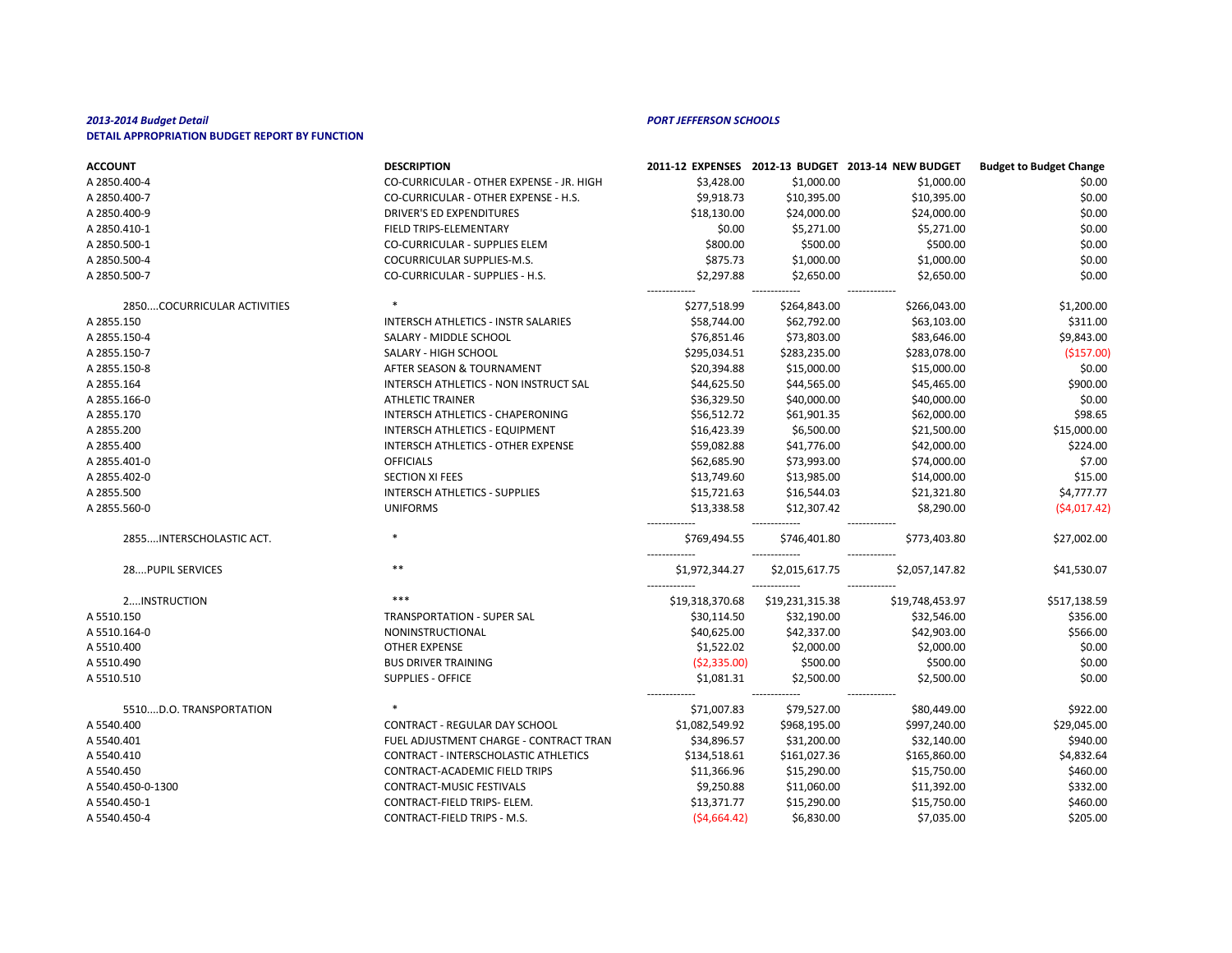**ACCOUNT DESCRIPTION 2011-12 EXPENSES 2012-13 BUDGET 2013-14 NEW BUDGET Budget to Budget Change** A 5540.450-7 CONTRACT-FIELD TRIPS - H.S. \$1,890.28 \$1,890.28 \$12,230.00 \$12,600.00 \$370.00 A 5540.460 CONTRACTED TRANS - PRIVATE \$209,162.46 \$384,340.00 \$395,870.00 \$11,530.00 ------------- ------------- ------------- 5540....CONTRACTED TRANSPORTATION \* \$1,492,343.03 \$1,605,462.36 \$1,653,637.00 \$48,174.64 A 5581.490 BOCES - CONTRACT TRANSPORTATION \$463,635.27 \$382,950.00 \$392,523.75 \$9,573.75 ------------- ------------- ------------- 5581....TRANS. BOCES \* \$463,635.27 \$382,950.00 \$392,523.75 \$9,573.75 ------------- ------------- ------------- 55....PUPIL TRANSPORTATION \*\* \$2,026,986.13 \$2,067,939.36 \$2,126,609.75 \$58,670.39 ------------- ------------- ------------- 5....TRANSPORTATION \*\*\* \$2,026,986.13 \$2,067,939.36 \$2,126,609.75 \$58,670.39 A 9010.800 6542,420.00 S77,420.00 N.Y.S. EMPLOYEES RETIREMENT \$451,428.02 \$565,000.00 \$642,420.00 \$77,420.00 ------------- ------------- ------------- 9010....EMP. RETIREMENT SYSTEM \* \$451,428.02 \$565,000.00 \$642,420.00 \$77,420.00 A 9020.800 S2,249,999.92 Subset of the N.Y.S.TEACHERS RETIREMENT \$1,614,279.71 \$1,578,099.96 \$2,249,999.92 \$671,899.96 ------------- ------------- ------------- 9020....TEACHERS RETIRE. SYSTEM \* \$1,614,279.71 \$1,578,099.96 \$2,249,999.92 \$671,899.96 A 9030.800 SOCIAL SECURITY \$1,329,011.73 \$1,473,336.70 \$1,452,803.43 (\$20,533.27) ------------- ------------- ------------- 9030....FICA \* \$1,329,011.73 \$1,473,336.70 \$1,452,803.43 (\$20,533.27) A 9040.800 CS20,000.00 WORKERS COMPENSATION INSURANCE \$74,941.76 \$123,000.00 \$103,000.00 \$103,000.00 (\$20,000.00) ------------- ------------- ------------- 9040....WORKMEN'S COMPENSATION \* \* \* \* \* \* \* \* \* \* \* \* \* \* \* \* \$74,941.76 \$123,000.00 \$103,000.00 \$103,000.00 \$103,000.00 \$20,000.00 A 9045.800 LIFE INSURANCE \$60,179.24 \$122,000.00 \$124,440.00 \$2,440.00 ------------- ------------- ------------- 9045....LIFE INSURANCE \* \$60,179.24 \$122,000.00 \$124,440.00 \$2,440.00 A 9050.800 CONEMPLOYMENT INSURANCE \$62,457.25 \$332,280.00 \$232,280.00 \$232,280.00 \$200,000.00 \$2100,000.00 ------------- ------------- ------------- 9050....UNEMPLOYMENT \* \$62,457.25 \$332,280.00 \$232,280.00 (\$100,000.00) A 9060.800 CH MEDICAL INSURANCE - BASIC \$4,407,500.97 \$4,918,200.99 \$5,495,430.08 \$577,229.09 A 9060.801 MEDICARE REIMBURSEMENT \$164,714.93 \$250,000.00 \$243,880.00 (\$6,120.00) A 9060.811 **EXCESS MAJ MED/VISION EXCESS MAJ MED/VISION** \$124,466.49 \$131,911.50 \$134,549.73 \$2,638.23 A 9060.830 DENTAL INSURANCE \$396,537.46 \$465,888.13 \$470,205.89 \$4,317.76 A 9060.840 DEDUCTIBLE REIMBURSEMENT (\$104.00) \$10,000.00 \$10,000.00 \$0.00 ------------- ------------- ------------- 9060....HEALTH INSURANCE \* \$5,093,115.85 \$5,776,000.62 \$6,354,065.70 \$578,065.08 ------------- ------------- ------------- 90....EMPLOYEE BENEFITS \*\* \$8,685,413.56 \$9,969,717.28 \$11,159,009.05 \$1,189,291.77 A 9711.600 SERIAL BONDS - PRINCIPAL \$1,075,000.00 \$1,100,000.00 \$1,100,000.00 \$1,140,000.00 \$40,000.00 A 9711.700 SERIAL BONDS - INTEREST \$343,043.76 \$302,793.76 \$263,644.00 (\$39,149.76) ------------- ------------- ------------- 9711....SERIAL BOND \* \$1,418,043.76 \$1,402,793.76 \$1,403,644.00 \$850.24